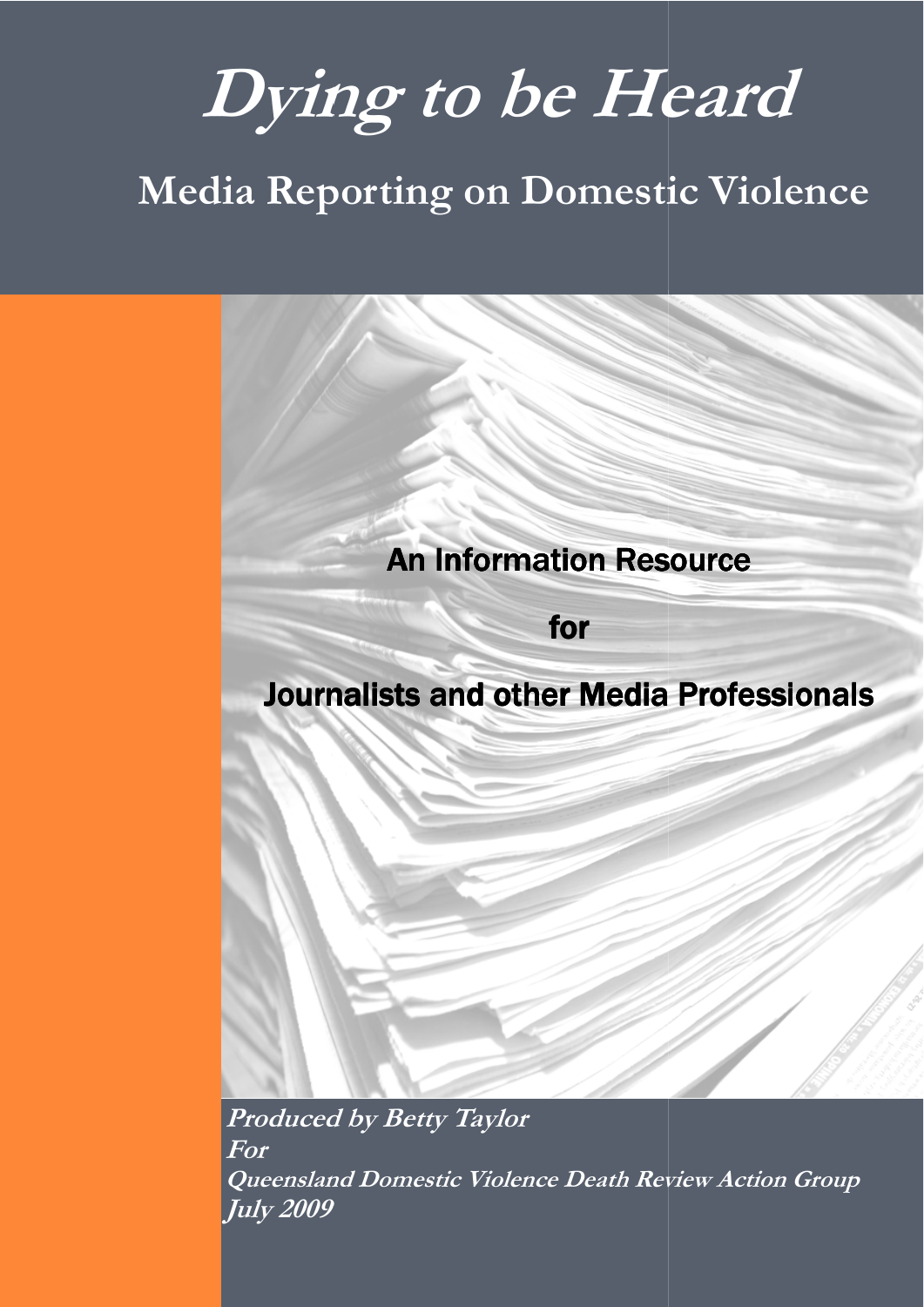#### **Queensland Domestic Violence Death Review Action Group**

Established in 2004, the Domestic Violence Death Review Action Group has been working towards the establishment of a Queensland Domestic Violence Death Review Board. Work undertaken to date has included a public petition campaign, the development of community education resources, the development of a discussion paper *Dying To Be Heard* and this media resource.

DVDRAG membership is comprised of service providers with many years experience in the domestic violence field, members of the Murri community, academic researchers, lawyers, family members and individuals who are concerned that people continue to die from domestic violence when we know, in all probability, with enhanced system responses, some of these deaths could have been prevented. In the five years since the Domestic Violence Death Review Action Group was established there have been over 100 known homicides related to domestic and family violence in Queensland.

DVDRAG is also keenly aware of the important role the media plays in reporting on and informing the community on issues pertinent to domestic violence.

#### **Funding Acknowledgement**

WESNET Inc has provided funding, through the Capacity Building Grants Program, for the development of "*Dying to be Heard: Media Reporting on Domestic Violence".* 

#### **Copyright notice**

Material in this book is protected by Australian copyright law. All rights are reserved. The material may be used only on the following conditions:

• Copies of the material may be reproduced for non – commercial use.

• In any copy made, Women's Legal Service Inc and the source of the information resource "*Dying to be Heard: Media Reporting on Domestic Violence",* together with the words 'produced by Betty Taylor for the Domestic Violence Death Review Action Group 2009, must be acknowledged.

• No material may be altered in any way without the prior written permission of Betty Taylor and Women's Legal Service Inc.

#### **Acknowledgement:**

This Media Resource has drawn inspiration from *Covering Domestic Violence: Guide for Journalists & other Media Professionals* developed by the Washington State Coalition Against Domestic Violence 2008

**Disclaimer:** This media resource has been developed as an information resource for media professionals. Any references to research and the law are in general terms and we believe the information is correct as at the date of publication. Any person with a legal question should obtain advice from a lawyer. The author, steering committee of DVDRAG and Women's Legal Service Inc. accepts no responsibility for any loss suffered by any person who uses or relies on the information contained in this media resource, or for any loss which may arise due to error or omission in the information.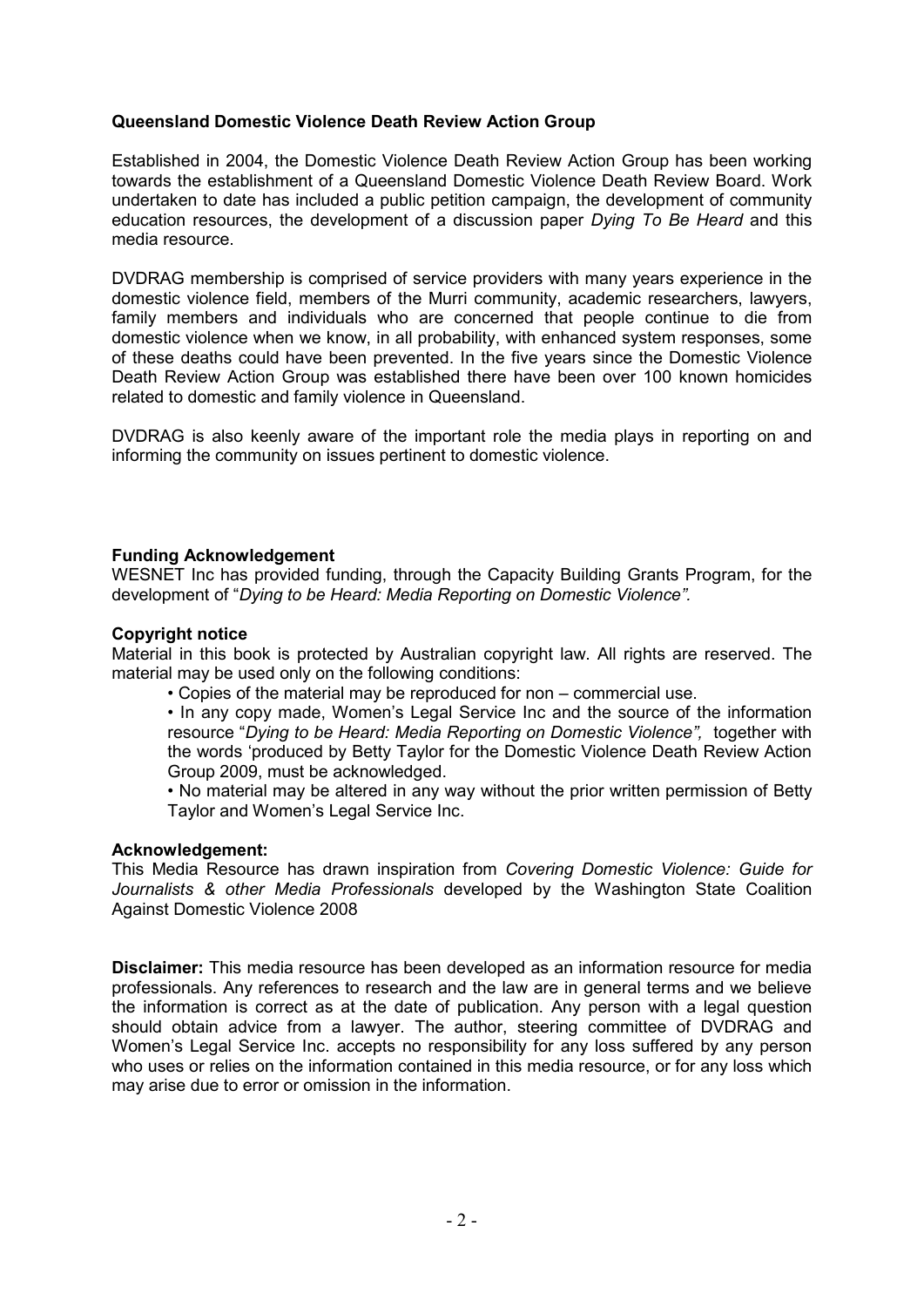# Table of Contents

| Introduction                                                                                                                                                                                                                                                                          | 4  |
|---------------------------------------------------------------------------------------------------------------------------------------------------------------------------------------------------------------------------------------------------------------------------------------|----|
| <b>Understanding Domestic Violence</b>                                                                                                                                                                                                                                                | 5  |
| Who are the Victims?                                                                                                                                                                                                                                                                  | 6  |
| Who Are the Perpetrators?                                                                                                                                                                                                                                                             | 9  |
| Why Does She Stay                                                                                                                                                                                                                                                                     | 10 |
| Leaving Does Not Equal Safety                                                                                                                                                                                                                                                         | 11 |
| Myths & Facts                                                                                                                                                                                                                                                                         | 11 |
| Domestic Violence & Children                                                                                                                                                                                                                                                          | 12 |
| Legal Interventions                                                                                                                                                                                                                                                                   | 13 |
| <b>Statistics</b>                                                                                                                                                                                                                                                                     | 14 |
| Media Coverage of Domestic Violence<br>Context<br>Naming The Behaviour<br><b>Avoid Victim Blaming</b><br>Not A "Relationship Problem"<br><b>Warning Signs</b><br>When Systems Don't Work<br><b>Reporting Guidelines</b><br><b>Promote Community Supports</b><br>Positive & Pro-Active | 17 |
| Domestic Violence Media Contacts                                                                                                                                                                                                                                                      | 26 |
| <b>Resources &amp; Useful Links</b>                                                                                                                                                                                                                                                   | 28 |
| References                                                                                                                                                                                                                                                                            | 31 |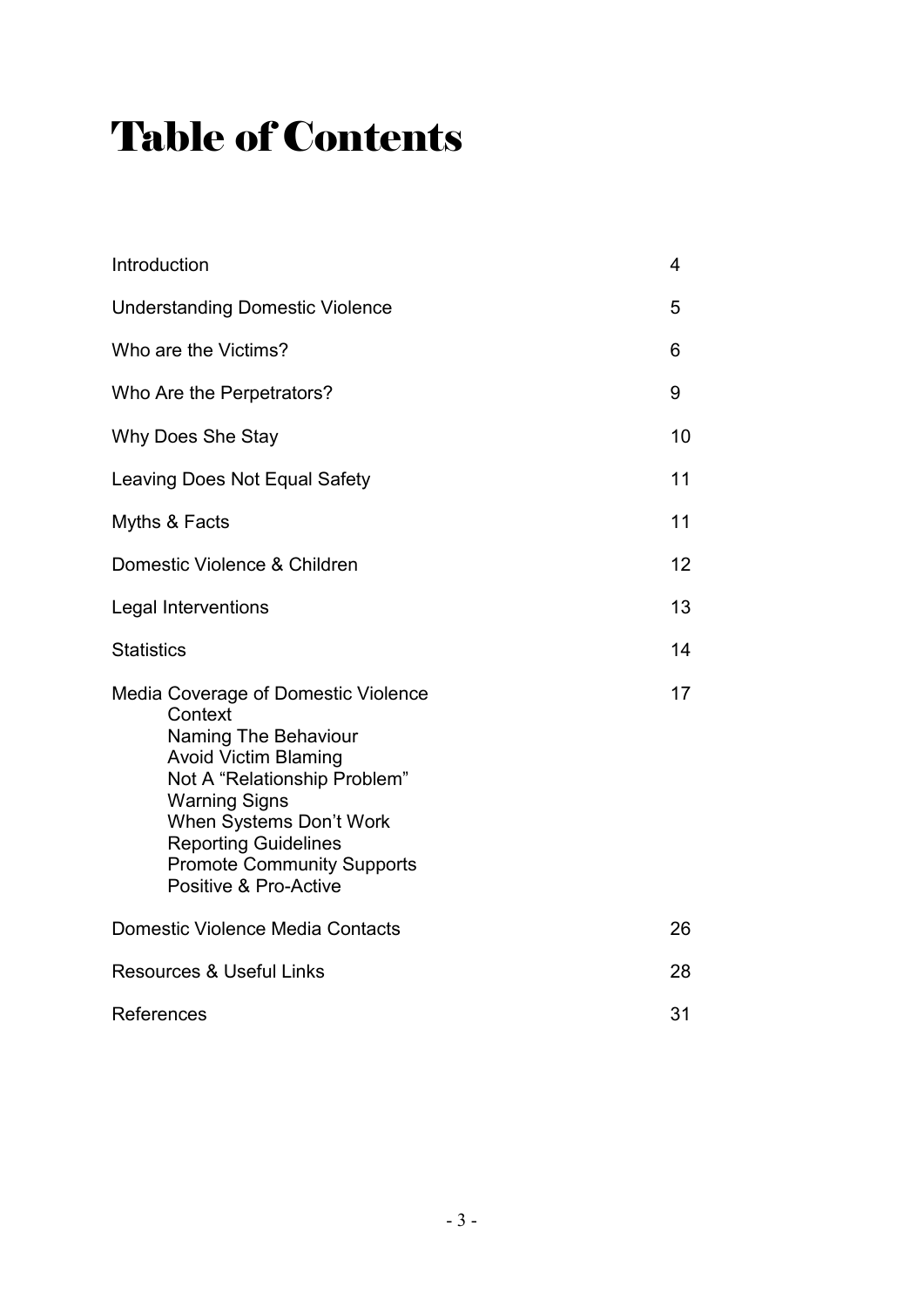# INTRODUCTION

Domestic violence remains a serious social problem which unfolds daily within homes and communities across Australia. The impact is devastating on those who experience such abuse, taking an exacting emotional and physical toll which in some homes and communities across Australia. The impact is devastating on those who<br>experience such abuse, taking an exacting emotional and physical toll which in some<br>instances can result in death. Almost one in three Austral physical violence and almost one in five women experience sexual their lifetime. (Australian Bureau of Statistics, 2005) The financial burden of domestic their lifetime. (Australian Bureau of Statistics, 2005) The financial burden of doi<br>violence to the Australian economy is estimated at \$13.6 billion dollars a year. (The National Council to Reduce Violence Against Women & their Children, 2009) erious social problem which unfolds daily within<br>Australia. The impact is devastating on those who<br>i exacting emotional and physical toll which in some<br>Almost one in three Australian women experience<br>ie in five women exper

In March 2009, Prime Minister, Kevin Rudd, publicly released the report of The

National Council to Reduce Violence Against Women and their Chi National Reduce their Children. The report, *Time for Action,* outlines key issues relative to the prevention of violence against women and their children, noting the critical role the community plays in condoning values and attitudes which support abusive behaviour support abusive behaviours. In this regard, the media has an important role to play. me for Action, outlines key issues<br>to the prevention of violence<br>vomen and their children, noting

Domestic violence can be a difficult issue to the media has an important role to play.<br>Domestic violence can be a difficult issue to<br>investigate and report. However, media reporting of domestic violence can have a profound effect on public attitudes and<br>tolerance to domestic violence. tolerance to domestic violence.

In 2007, New Idea Magazine conducted a survey of readers to gauge their experiences of violence. The results were published in November 2007. 76% of female respondents to the survey stated they had been victims of violence with 80% survey of readers to gauge their<br>
experiences of violence. The results were<br>
published in November 2007. 76% of<br>
female respondents to the survey stated<br>
they had been victims of violence with 80%<br>
of these women naming th

report, *Time for Action*, outlines key issues<br>
readitive to the prevention of violence<br>
eraditive on the critical reduction, noting<br>
an anticonal conversation ...<br>
the critical relies contoming values and attitudes which<br> *well and truly come to have a national conversation ... about how it could still be the case that in th 2008, half a million half a million Australian women could Australian women could have experienced violence from their partner.... And have experienced violence<br>from their partner…. And<br>the objective is to turn this terrible statistic around. And it is my gender, our terrible our gender, Australian men who are responsible'*  "As a nation, the time ha<br>well and truly come to ha<br>a national conversation<br>about how it could still b<br>the case that in the year

*Prime Minister Kevin Rudd, Daily Telegraph 2008* 

they had experienced violence, 70% said they had been physically attacked and 50% said they had been raped or molested. they had experienced violence, 70% said they had been physically<br>50% said they had been raped or molested.<br>Given the extent domestic violence continues within the community, th r as the perpetrator. Of those women who stated<br>% said they had been physically attacked and<br>olested.<br>continues within the community, this information

kit has been developed to assist media professionals gain an understanding of the kit has been developed to assist media professionals gain an understanding of the<br>nature and dynamics of domestic violence and to assist with media coverage of domestic violence including homicides and other related deaths.

# *Betty Taylor*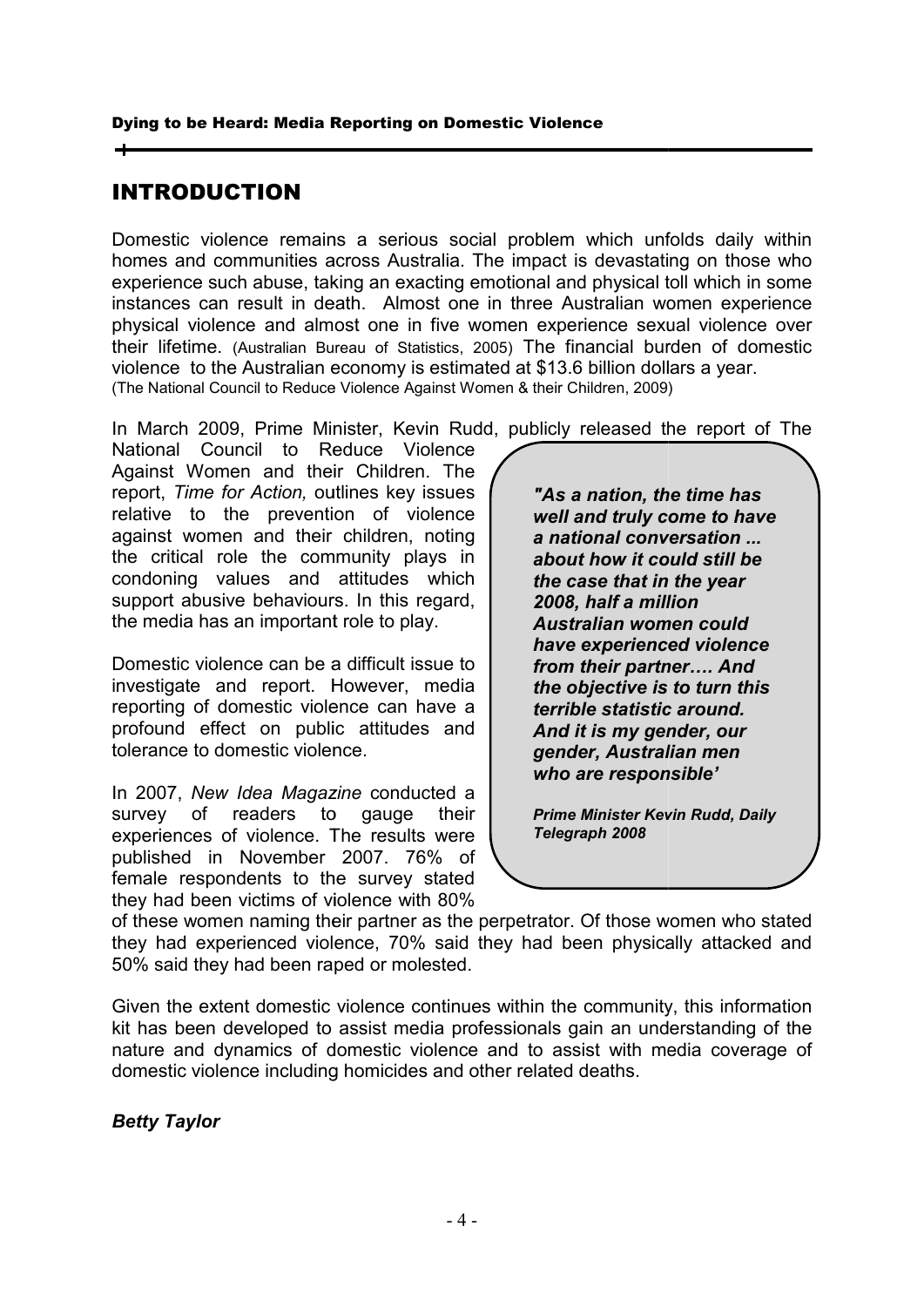# UNDERSTANDING DOMESTIC VIOLENCE

Domestic violence is a term used to describe a pattern of coercive tactics, including Domestic violence is a term used to describe a pattern of coercive tactics, including<br>emotional, physical, sexual, social and/or economic abuse, that adults or adolescents use against their intimate partners to gain and maintain power and adolescents use against their intimate partners to gain and maintain power and<br>control over them. The controlling behaviours which underpin domestic violence are what keep many victims trapped and isolated. Domestic Violence is not a random individual event, but rather a pattern of repeated behaviors. Unlike stranger-tostranger violence, in domestic violence the abuse or assaults are repeated to the same victim by the same perpetrator often over many years. These acts of abuse and violence which leave victims feeling fearful and unsafe may continue long after the relationship has ended. Family violence is a term used when the same abuse tactics are used against other family members. feeling fearful and unsafe may continue long after<br>ily violence is a term used when the same abuse<br>ily members.<br>cribe any behaviour which undermines the victim's

# **Forms of abuse may include 1** ;

-

*Emotional Abuse* is used to describe any behaviour which undermines sense of confidence and security of person – mind games, put-down, name calling, sense of confidence and security of person – mind games, put-down, name calling,<br>insults, undermining, criticising in front of others. Emotional abuse may also include threats to harm the primary victim, their family, friends, work colleagues and pets.

threats to harm the primary victim, their family, friends, work colleagues and pets.<br>*Physical Violence* is a continuum of behaviours which can include slapping, shoving, biting and hitting through to serious assaults, strangulation, homicide and other abuse related deaths.

Sexual Abuse in any coercive or unwanted sex or sexual acts and may range from forcing their partner to pose for pornographic photos through to rape. There may also be constant accusations of sexual infidelity and expectations of availability as a '*matter of right'.*  be constant accusations of sexual infidelity and expectations of availability as a<br>'matter of right'.<br>Social Abuse is controlling through isolation, i.e. not allowing contact with friends or

family, enforced moves away from family support, controlling social life and monitoring their partner's mail and telephone calls. contact with friends or<br>olling social life and<br>e from participating in

*Cultural / Spiritual* forms of abuse include stopping someone from par spiritual or cultural practices or forcing them to participate in spiritual or cultural practices against their will. monitoring their partner's mail and telephone calls.<br> **Cultural / Spiritual** forms of abuse include stopping someone from part<br>
spiritual or cultural practices or forcing them to participate in spiritual<br>
practices against

**Economic Abuse** is controlling the finances to control the victim, i.e. depriving them of adequate money to support themselves and or their children.

**Stalking Behaviour** may include their partner/ex partner, staying outside their home or work or repeated unwanted telephoning or text messaging.

l.

 $1$  These are commonly documented forms of abuse in social science literature but are not necessarily legal definitions of domestic violence.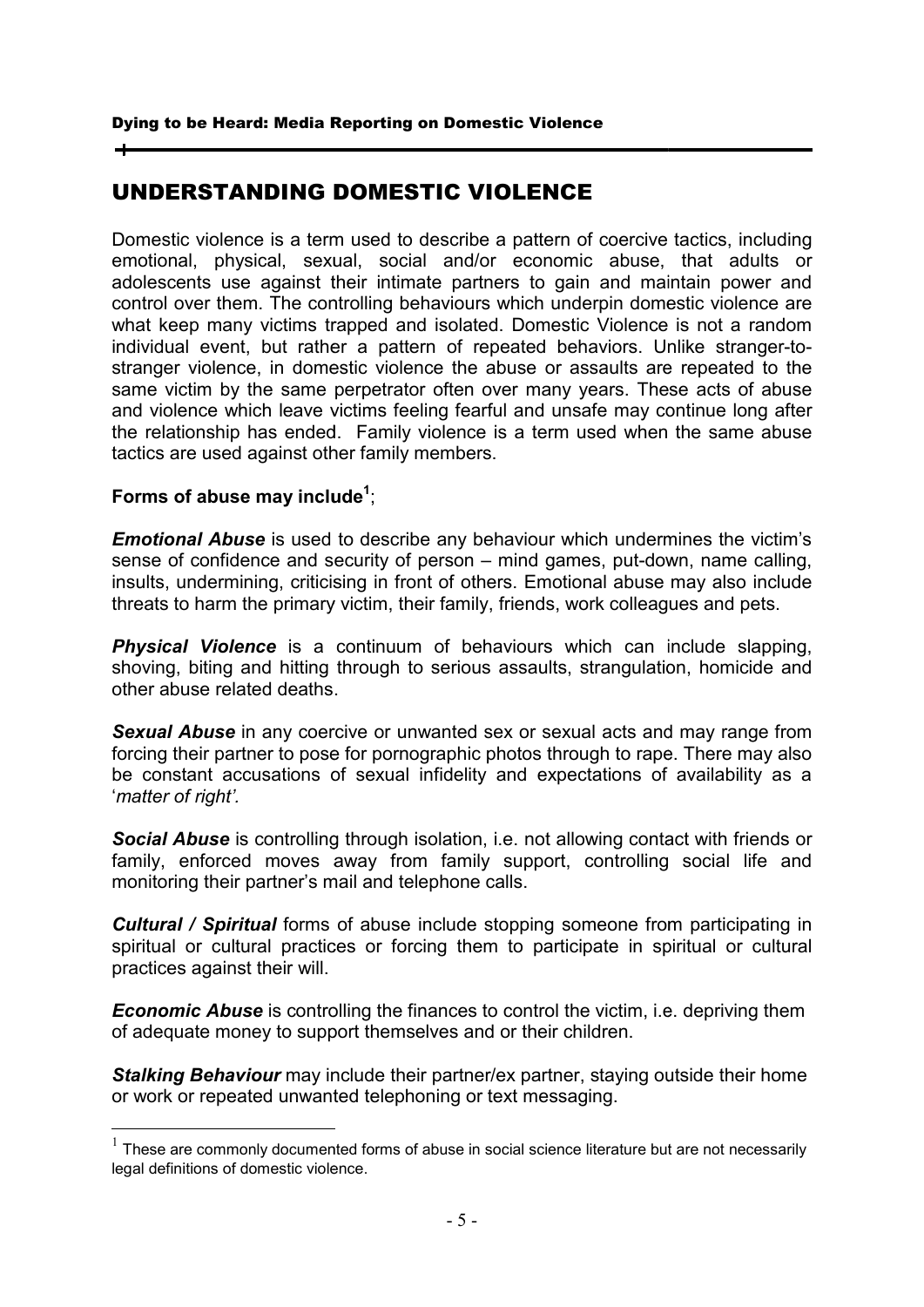Irrespective of the type and frequency of abuse, **fear** is often the dominant feature of domestic violence.

- Fear that the threats made against them will be acted on
- Fear for their children
- Fear of not being believed
- Fear that the threats made against them will be acted on<br>• Fear for their children<br>• Fear of not being believed<br>• Fear of reprisals if they report to police or other agencies or if they try to leave
- Fear of what the future may hold

# MORE THAN AN ARGUMENT

The Fear of what the future may hold<br> **MORE THAN AN ARGUMENT**<br>
Domestic violence is more than an argument or someone '*letting off steam'.* Arguments can be a part of any interpersonal relationship. However, they are mostly Arguments can be a part of any interpersonal relationship. However, they are mostly<br>resolved without one party using violence, abuse, intimidation and threats. Domestic violence is not an argument that gets 'out of hand' or an 'angry out-burst'. It is a wide-ranging pattern of behaviours that are on-going and sustained. The power imbalance is ever present and is a clear indicator of an abusive relationship.

# WHO ARE THE VICTIMS?

Victims of domestic violence come from all socioeconomic, ethnic, racial, sexual orientation, geographic, educational, age and religious backgrounds.

Victims of domestic violence also come from every possible professional background and it is important to consider that some of your media colleagues may also had their own experiences of domestic violence. come from all socioeconomic, ethnic, racial, sexual<br>ional, age and religious backgrounds.<br>so come from every possible professional background<br>that some of your media colleagues may also have

had their own experiences of domestic violence.<br>Predominately the victims of domestic violence are women, with the Australian Bureau of Statistic (2005) estimating that almost one in three Australian women Bureau of Statistic (2005) estimating that almost one in three Australian women<br>experience physical violence over their lifetime. The Personal Safety Survey undertaken by the Australian Bureau of Statistics found that men who were victims of violence were far more likely to have been assaulted by another male who was undertaken by the Australian Bureau of Statistics found that men who were victims of<br>violence were far more likely to have been assaulted by another male who was<br>either an acquaintance or stranger. Domestic Violence affect occurring in teen relationship while some women continue to suffer abuse in their '*golden years'.*  Personal Safety Survey<br>t men who were victims of<br>fects women of all ages,<br>fects women of all ages,<br>e to suffer abuse in their<br>a male or female partner<br>ext of promoting domestic<br>ets'. This type of analysis<br>of violence. The

Some men are also victims of domestic violence either by a male or female partner occurring in teen relationship while some women continue to suffer abuse in their<br>
'golden years'.<br>
Some men are also victims of domestic violence either by a male or female partner<br>
and it is important to consider this al violence as '*mutual combat' mutual combat'* or '*she gives as good as she gets'.* This type of analysis does not help and fails to address the underlying causes of violence. motivations, and consequences of violence must be included in the investigation. Within interpersonal relationships, women are more likely to use violence to escape, to self-defend against violence, or to go down fighting but not as a means of power and control. does not help and fails to address the underlying causes of violence. The context,<br>motivations, and consequences of violence must be included in the investigation.<br>Within interpersonal relationships, women are more likely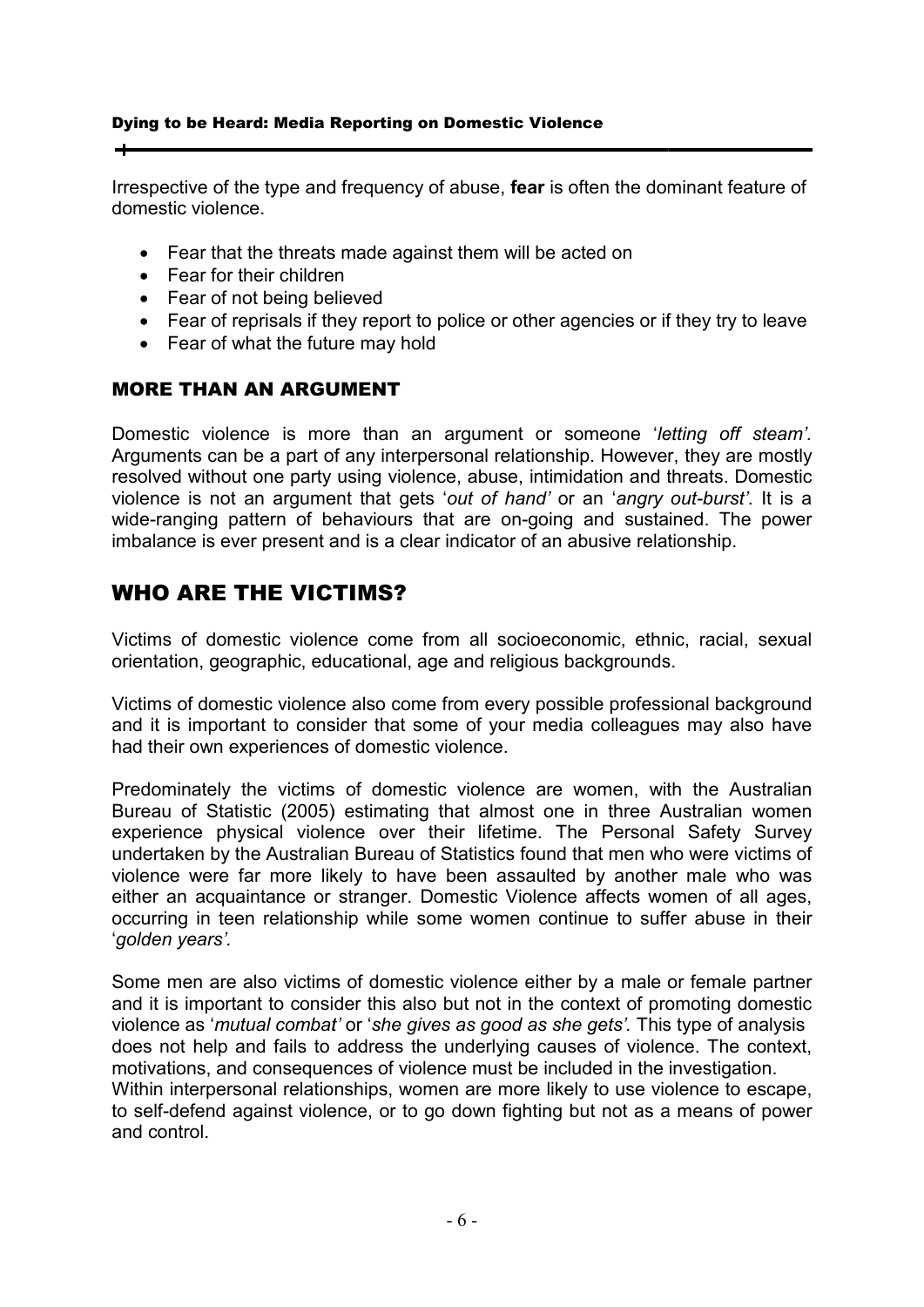# ♦ **Indigenous Women Indigenous Women**

Many Indigenous women and men prefer the term family violence as a better explanation of the dynamics in which violence occurs within their families and explanation of the dynamics in which violence occurs within their families and<br>communities. The term family violence encapsulates the extended nature of Indigenous families and gives context to the range of violent between family and kinship members. nce as a better<br>eir families and<br>nded nature of<br>forms occurring

between family and kinship members.<br>A fact sheet on Aboriginal Family Violence is downloadable at: *http://www.noviolence.com.au/public/factsheets/indigenousfactsheet.pdf http://www.noviolence.com.au/public/factsheets/indigenousfactsheet.pdf*

Indigenous women are at greatest risk of homicide with the 2005 data from the Australian Institute of Criminology showing 11% of all female homicides were Indigenous women. This is disproportionately high to the Australian population<br> **4 Women from Immigrant Backgrounds**<br>
While domestic violence affects women from all social and cultural backgrounds, demographic.

# ♦ **Women from Immigrant Backgrounds**

While domestic violence affects women from all social and cultural backgrounds. women from culturally and linguistically diverse backgrounds are often further women from culturally and linguistically diverse backgrounds are often further<br>disadvantaged through language and cultural barriers. They may have no knowledge or information on support services and legal processes. They may fear deportation, contact with police and courts. It may be difficult for them to access help within their own communities. Access to culturally appropriate services and interpreters is own communities. Access to culturally appropriate services and interpreters<br>important in supporting and assisting women from culturally diverse backgrounds. lly and linguistically diverse backgrounds, lly and linguistically diverse backgrounds are often further<br>ugh language and cultural barriers. They may have no knowledge<br>upport services and legal processes. They may fear dep

# ♦ **Gay & Lesbian Relationships Relationships**

Domestic Violence in same sex relationships shares many of the same characteristics as abusive heterosexual relationships.

There are however a number of differing aspects which include:

- are however a number of differing aspects which include<br> *'Outing'* or threats of *'outing'* as a form of control
	- Abuse that is associated with 'sexuality'
	- Impact of community attitudes
	- Impact of community attitudes<br>● Confidentiality and isolation within gay and lesbian communities
	- Lack of community support services

# Source: Another Closet: http://ssdv.acon.org.au/information/uniqueaspects.php

Important: While there are specific issues to be addressed when responding to diversity, it is important to remember that domestic violence crosses all lines of race, class, sexuality, ability, age and culture. These factors may influence the specific tactics an abuser uses in order to maintain power and control in the relationship Blaming class, race sexuality, age, ability or culture when an abuser kills or injuries their partner reinforces myths that some groups are more violent than tactics an abuser uses in order to maintain power and control in the rela<br>Blaming class, race sexuality, age, ability or culture when an abuser kills or<br>their partner reinforces myths that some groups are more violent than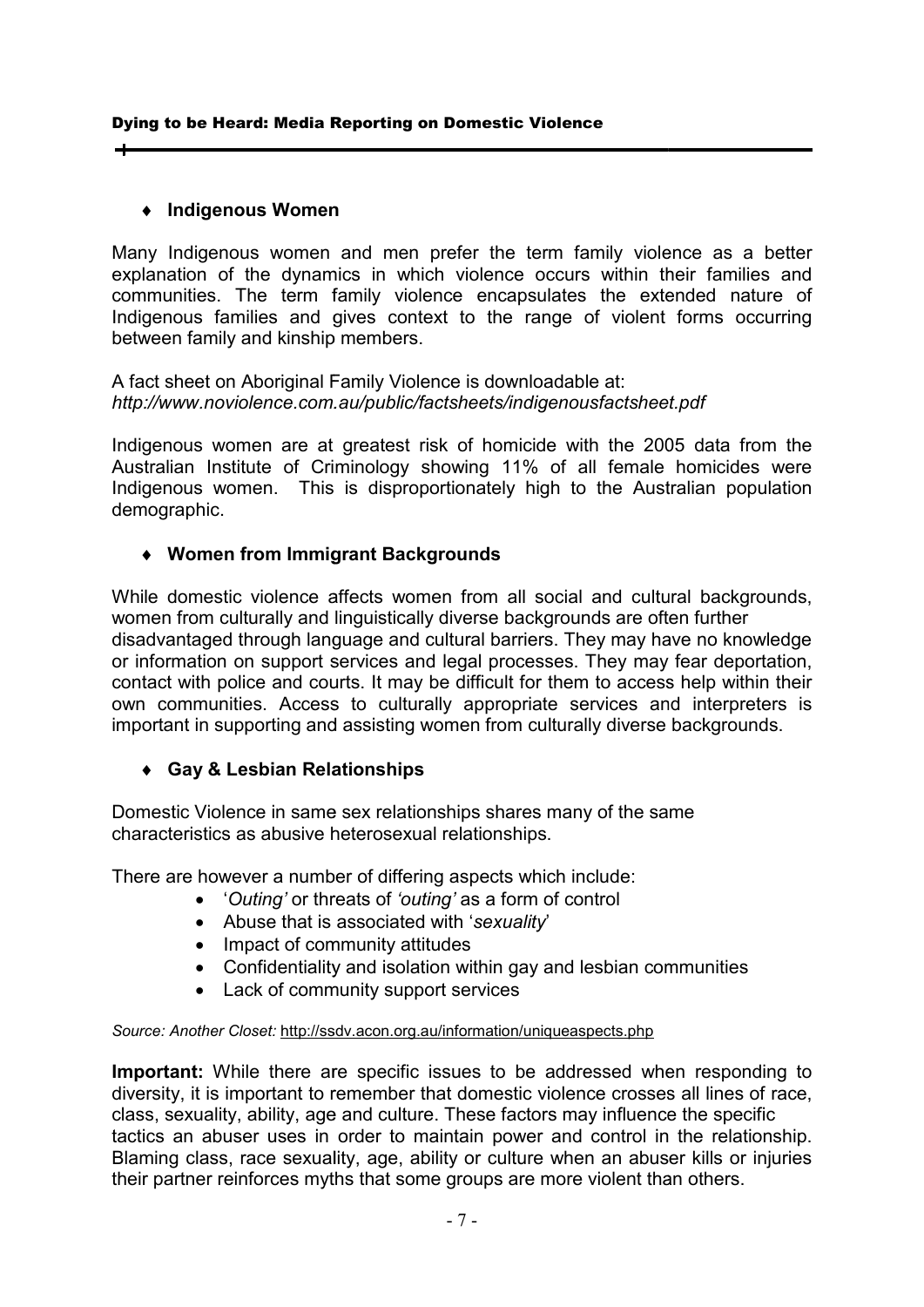# ♦ **Women with Disabilities**

**Women With Disabilities Australia** has highlighted the intolerable nature of violence against women and girls with disabilities which encompasses a abusive behaviours that form an almost endless list of injustices and maltreatment. Women with disabilities are at greater risk of physical, sexual, and emotional abuse Women with disabilities are at greater risk of physical, sexual, and emotional abuse<br>as well as other forms of violence, such as institutional violence, chemical restraint, drug use, unwanted sterilisation, medical exploitation, humiliation and harassment. There are a wide range of factors that increase the 'vulnerability' of women with disabilities to violence, including: against women and girls with disabilities which choompasses a range of<br>behaviours that form an almost endetes list of injustices and matteratment.<br>with disabilities are at greater risk of physical, sexual, and emotional ab

**Dependence on others** - many women with disabilities are in positions where **Dependence on others** - many women with disabilities are in positions where<br>they are reliant on others to provide care and support for a range of need. The imbalance of power and control built into care giving relationships supports overt and subtle violence against women with disabilities by those closest to them.

**Fear of disclosure** - many women with disabilities are not believed when they disclose their experiences of violence. disclose their experiences of violence. with disabilities by those closest to them.<br>with disabilities are not believed when the<br>ce.<br>**pendence** - economic disadvantage incre<br>ility to entering and remaining in a violent

**Poverty & lack of economic independence** - economic disadvantage increases a woman with a disability susceptibility to entering and remaining in relationship.

Lack of education/lack of knowledge - disabled women and girls are regularly deprived of the skills to recognise and address violence. Many disabled women who experience violence do not know that what is happening to them is wrong.

**Social isolation** - is a major contributor to powerlessness in the lives of women with disabilities. Disabled women who are socially isolated may not learn about available services and resources or their legal rights. I **isolation** - is a major contributor to<br>sabilities. Disabled women who are s<br>ble services and resources or their le<br>**nunication** - limits in communication<br>factors to predispose women with dis n/lack of knowledge - disabled women and girls are regularly<br>ills to recognise and address violence. Many disabled women<br>iolence do not know that what is happening to them is wrong.<br>is a major contributor to powerlessness

**Communication** - limits in communication and language skills may interact with social factors to predispose women with disabilities to violence.

Lack of services & support - the lack of appropriate, available, accessible and affordable services, programs and support contribute to the tendency for women with disabilities to be subjected to violence for significantly longer periods of time<br>than non-disabled women. than non-disabled women.

*Further information on violence against women with a disability can be found at: Women With Disabilities Australia: www.wwda.org.au/*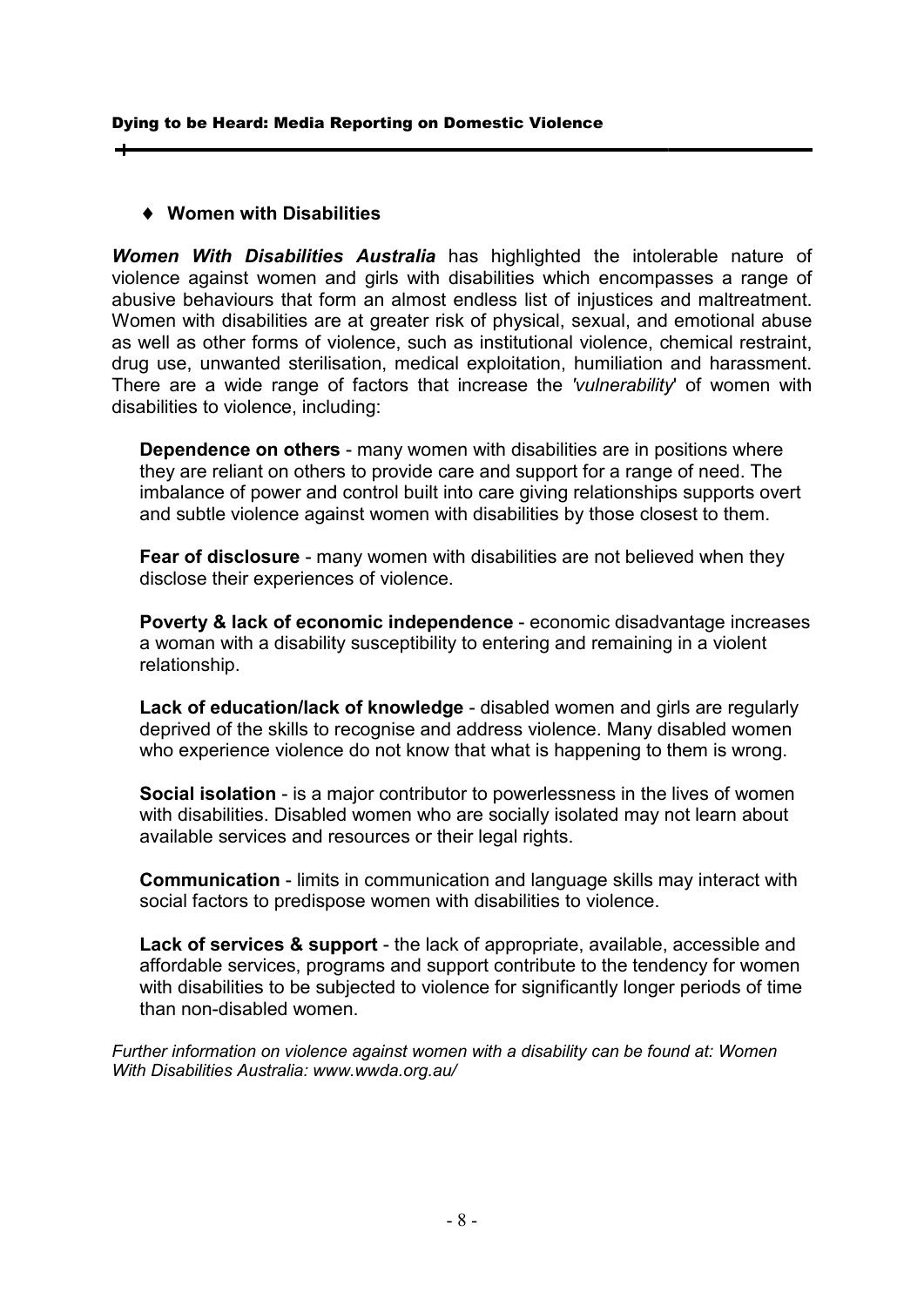# WHO ARE THE PERPETRATORS PERPETRATORS?

Perpetrators of domestic violence come from a variety of backgrounds and are not confined to any particular social, educationa , educational, racial, religious or ethnic group.

*(Department of Communities, Stop Abuse & Violence, 2005)* 

In Australia, it is estimated that 87% of victims of domestic violence are women and 98% of In Australia, it is estimated that 87% of victims of<br>domestic violence are women and 98% of<br>perpetrators are male. (Access Economics, 2004)

#### **Some points to consider: nsider:**

**Public vs Private Personas** : Perpetrators of domestic violence are not always angry and domestic violence are not always angry and<br>hostile and can be agreeable, charming and kind, making it difficult for those around the victims to believe that this person can be so unpredictable and dangerous. The violence they inflict is often kept hidden behind closed doors. Often the public persona of respectability is what allows them to escape accountability for their behaviour and reinforce the victim's fears that no her. ifficult for those around the victims to<br>this person can be so unpredictable<br>ous. The violence they inflict is often<br>behind closed doors. Often the public<br>respectability is what allows them to<br>countability for their behavi

*"Men's violence is always chosen behaviour. Men's violence to women is intentional and instrumental. It is strategic, deliberate, and purposeful. It gets him what he wants and that is a position of male dominance, privilege, and entitlement over women and children". itlement and children".*  Sentern that **violence** is<br>
via the rigious<br>
olence, 2005)<br>
behaviour. Men's<br>
violence to women is<br>
violence to women is<br>
fluctions of<br>
intentional and<br>
instrumental. It is<br>
strate and purposeful. It get<br>
and purposeful. I *instrumental. It is<br>strategic, deliberate,<br>and purposeful. It ge<br>him what he wants<br>and that is a position<br>of male dominance,<br>privilege, and* 

**Dr Brian Sullivan PhD. Sullivan PhD.**

Blaming: Many perpetrators can also avoid taking responsibility for their behaviour Blaming: Many perpetrators can also avoid taking responsibility for their behaviour<br>by blaming their partner, accusing them of 'pushing buttons' or 'provoking' them. This allows them to divert attention from their behaviour to the actions of their victims. They may also blame other factors such as drugs, alcohol and stress.

**Not an Anger Problem**: There is a common belief that domestic violence is a result of poor impulse control or anger management problems. While some perpetrators nay also blame other factors such as drugs, alcohol and stress.<br>They may also blame other factors such as drugs, alcohol and stress.<br>Not an Anger Problem: There is a common belief that domestic violence is a result<br>of poor about physical violence but rather a pattern of behaviours used to reinforce the about physical violence but rather a pattern of behaviours used to reinforce the<br>perpetrator's position of power within the relationship. Most perpetrators do not use perpetrator's position of power within the relationship. Most perpetrators do not use<br>violence outside the family – the abuse can be controlled to the point that some know where to hit so the bruises don't show.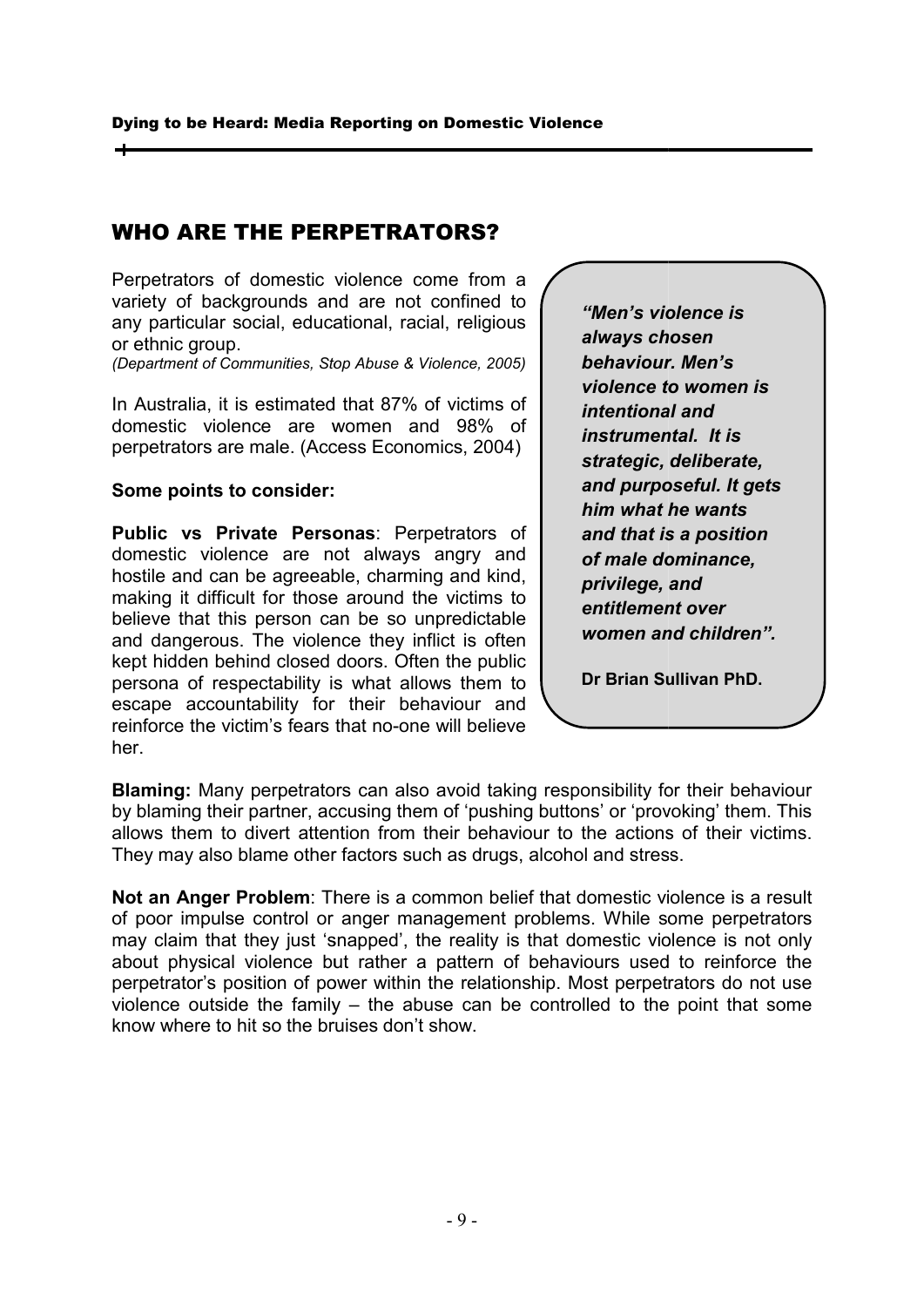# WHY DO THEY STAY? STAY?

A commonly asked question is: commonly

"Why do victims stay in abusive relationships?" **or**   *"Why don't they leave?"* 

Even asking these questions can reinforce the myth that women can easily exit a violent relationship.

Victims of domestic violence do not leave their abusers for a variety of reasons. They may be subject to many constraints which can include; the myth that women can easily<br>
ent relationship.<br>
domestic violence do not leave<br>
sers for a variety of reasons.<br>
be subject to many constraints<br>
include;<br>
significant number of women<br>
by their partners are either<br>
separa

**Fear:** A significant number of women murdered by their partners are either estranged, separated or in the proc leaving the relationship. They may fear harm to children, other family members or supportive friends. Many also fear that they will not be believed or taken seriously.

**Financial Barriers:** Leaving an abusive relationship can result in financial hardship associated with the lack of supportive friends. Many also fear that<br>they will not be believed or taken<br>seriously.<br>**Financial Barriers:** Leaving an abusive<br>relationship can result in financial<br>hardship associated with the lack of<br>affordable housing, c

*I had no job, no money and<br>nowhere to go"<br>"Having somewhere nowhere to go"*  "I had no way of getting out.

*"Having somewhere affordable and permanent to live had such a positive impact. It was the major affordable and permanent to<br>live had such a positive<br>impact. It was the major<br>factor in not returning to the situation."* 

**Victim's comments from "Effective Integrated Approached in the**  Victim's comments from<br>Integrated Approached ir<br>Delivery of Services and **Responses to Women Experiencing Domestic Violence" PADV 2004** 

opportunities and costs associated with protracted legal interventions.

opportunities and costs associated with protracted legal interventions.<br>**Social Reasons:** Many victims stay for religious and cultural, family or community pressures to keep a family together.

**Prior Inadequate Service Responses:** A victim's prior negative experience with **Prior Inadequate Service Responses:** A victim's prior negative experience with intervention agencies can have a profound effect on whether they will remain or intervention agencies can have a profound effect on whether they will remain or<br>return to an abusive partner. *"Women will make on average, contact with 5-12* agencies before getting the help they require". (Chung, Colley and Zannettino 2004) Fractrice do not leave<br>
interpret of reasons.<br>
many constraints<br>
many constraints<br>
mowhere to go"<br> **"Having somewhere**<br>
in the process of<br>
in the process of<br>
They may fear<br>
in the process of<br>
in the process of<br>
struction,<br>

**Concerns for the Future:** A victim may have concerns for what the future may hold **Concerns for the Future:** A victim may have concerns for what the future may hold including ongoing family law issues, life as a single parent, homelessness, financial security and many other stressful issues.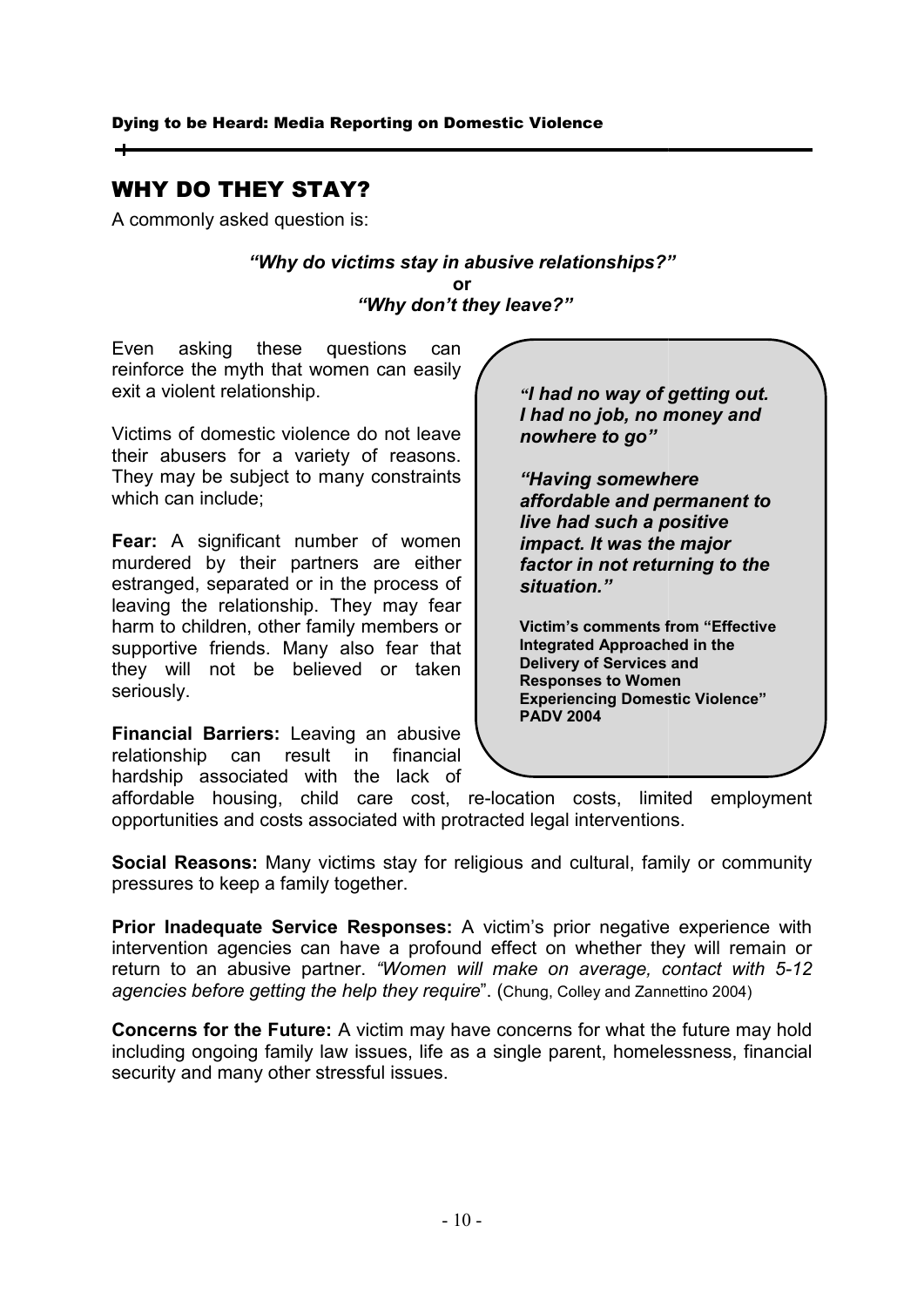# LEAVING DOES NOT EQUAL SAFETY

For many women the abuse does not stop once they have left the relationship. In For many women the abuse does not stop once they have left the relationship. In<br>2005, 25% of women who had temporarily separated from a violent partner reported experiencing violence during the separation. (A.B.S.,2007).

Not all women choose to leave or are able to leave and many others will return to the relationship. *(Nelson, G., & Spalding, K., 2009) 2009)* There are many reasons why women may return to an abusive relationship including fear, threats, reprisals, family pressures an lack of community support. reasons why women may<br>sive relationship including<br>isals, family pressures and

Leaving an abusive relationship is best seen as a process rather than a single decision or Leaving an abusive relationship is best seen<br>as a process rather than a single decision or<br>act. Moving on from violence, make take many months or years in which victims gain support, strength and coping strategies. The impact on women's psychological and physical health can have long terms consequences with some experiencing physical health can have long terms<br>consequences with some experiencing<br>depression and post traumatic stress. *(Nelson, G., & Spalding, K., 2009)*. It is estimated that one in four women who suicide do so against a background of domestic violence. G., & Spalding, K., 2009). It is estimated that one<br>
in four women who suicide do so against a<br>
MYTHS AND FACTS<br>
The historical and social beliefs that have normalised and justified domestic violence

However, it is **important to** *note that many women do leave their abusive partners and are able to rebuild their lives in safety for themselves and their children. While these positive stories of women's journey from abuse often don't make it into media spotlight, they can be a powerful inspiration for those women who may be currently experiencing abuse.*  However, it is **important to**<br> **note** that many women do<br>
eave their abusive partners<br>
and are able to rebuild their<br>
ives in safety for themselves<br>
and their children. While<br>
these positive stories of<br>
women's journey fro *leave their abusive partners*<br>and are able to rebuild their<br>lives in safety for themselves<br>and their children. While<br>these positive stories of<br>women's journey from abuse<br>often don't make it into the *rtlight, they can<br>ul inspiration<br>men who may<br>xperiencing abu* 

# *MYTHS AND FACTS*

have given rise to a number of myths about domestic violence. These myths can often be unwittingly perpetuated by media. Factual information can serve to dispel these myths. and justified domestic violence<br>ic violence. These myths can<br>formation can serve to dispel<br>ce.<br>se alcohol and/or drugs, this is

1. **Myth:** Alcohol and drugs cause domestic violence.

**Myth:** Alcohol and drugs cause domestic violence.<br>**Fact:** Although many abusive partners also abuse alcohol and/ not the underlying cause of domestic violence.

not the underlying cause of domestic violence<br>2. **Myth**: It can't be that bad or she would leave.

**Fact:** Victims may stay in a relationship for many reasons including fear. Fact: Victims may stay in a relationship for many reasons including fear.<br>Ending any relationship is difficult, leaving a relationship that is underpinned with violence, threats and domination can be very dangerous and poses risks<br>that need to be considered. that need to be considered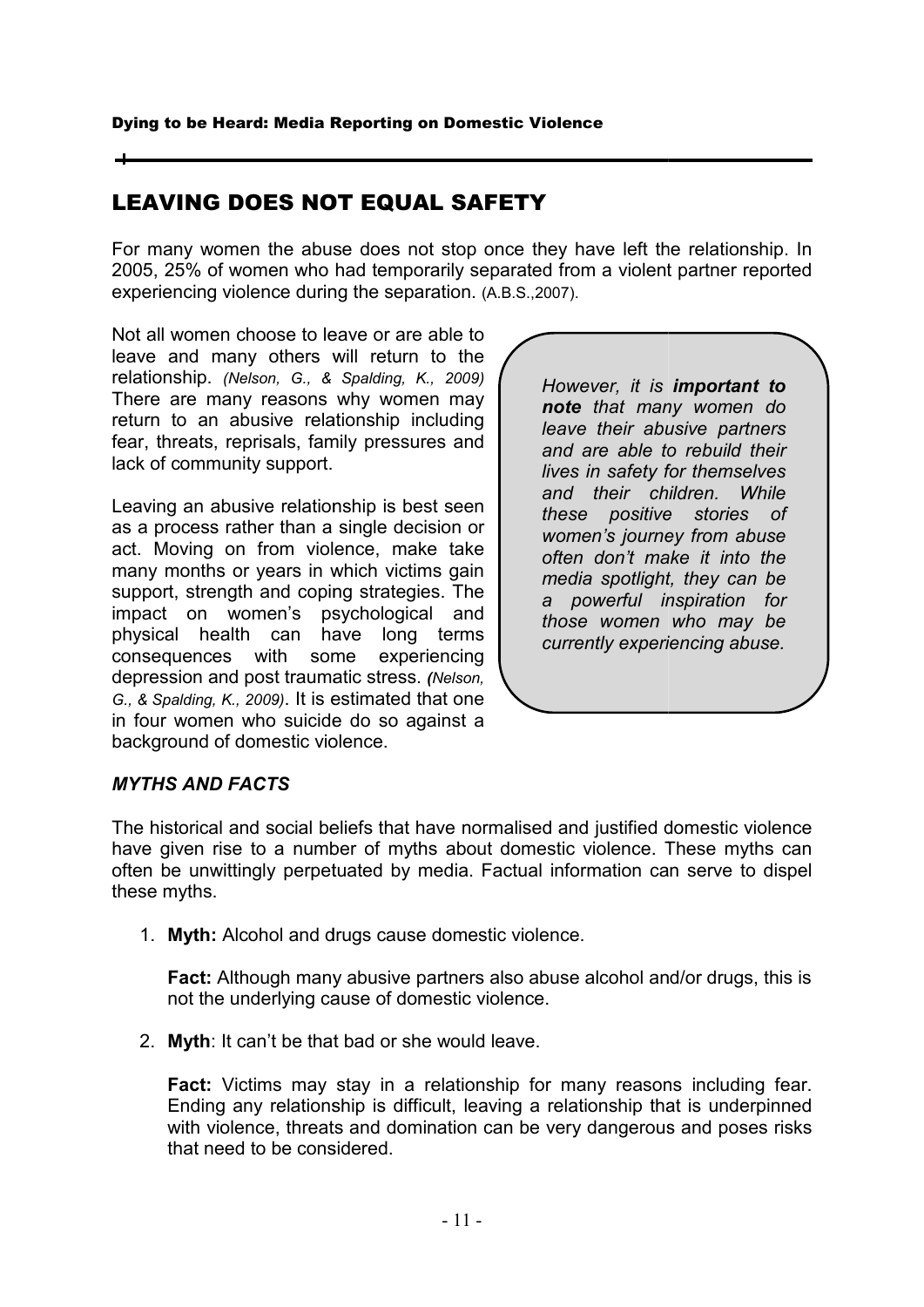. 3. Myth: Many women provoke the violence.

Fact: There is no excuse for abuse. No-one deserves to be abused regardless of what they say or do. Many perpetrators minimise their beh<br>and the effect their abuse has on their victims. and the effect their abuse has on their victims.

4. **Myth:** Domestic Violence is a private matter.

Fact: This myth ensures that domestic violence stays behind closed doors. The reality is that domestic violence is a 'public' issue impacting on the entire community. It is critical for the media to ensure that domestic violence comes out from behind closed doors. out from behind closed doors.

(Queensland Centre for Domestic and Family Violence Research, 2007)

# DOMESTIC VIOLENCE AND CHILDREN

Children are not passive witnesses to the noise, tension and violence at home. In homes where domestic violence occurs, children are also at high risk of suffering physical, sexual and emotional abuse. Whether or not they are physically abused, children who witness domestic violence suffer significant emotional and psychological trauma said to be similar to that experienced by victims of child abuse. homes where domestic-violence-occurs,-children are also at hig<br>suffering physical, sexual and emotional abuse. Whether-or-n<br>physically abused, children who witness domestic violence suffer **Fact:** There is no excuse for abuse of motivae. No-one deserves to be abused<br>regardless of what they say or do. Many perpetrators minimise their behaviour<br>and the effect their abuse has on their victims.<br> **4.** Myth: Dome

A child may experience domestic violence at a number of levels.

- **As direct victims of physical abuse or serious neglect** In all and psychological trauma said to be similar to that end of child abuse.<br>
In ay experience domestic violence at a number of levels.<br> **As direct victims of physical abuse or serious neglect**<br>
At least half of all abus
- *As "indirect" victims of physical injury of* Older children are frequently assaulted when they intervene to defend or protect their mothers. A child may be hurt when struck by a weapon or thrown object. Infants can be hurt if being held by their mothers when the abuser strikes out.
- **As victims of emotional and psychological trauma** Ninety percent of children present in homes where there is domestic abuse had witnessed the violence.

Source: *Domestic & Family Violence Information Booklet: It Does Happen* Domestic Violence Prevention Centre Gold Coast: www.domesticviolence.com.au/InformationDownloads.htm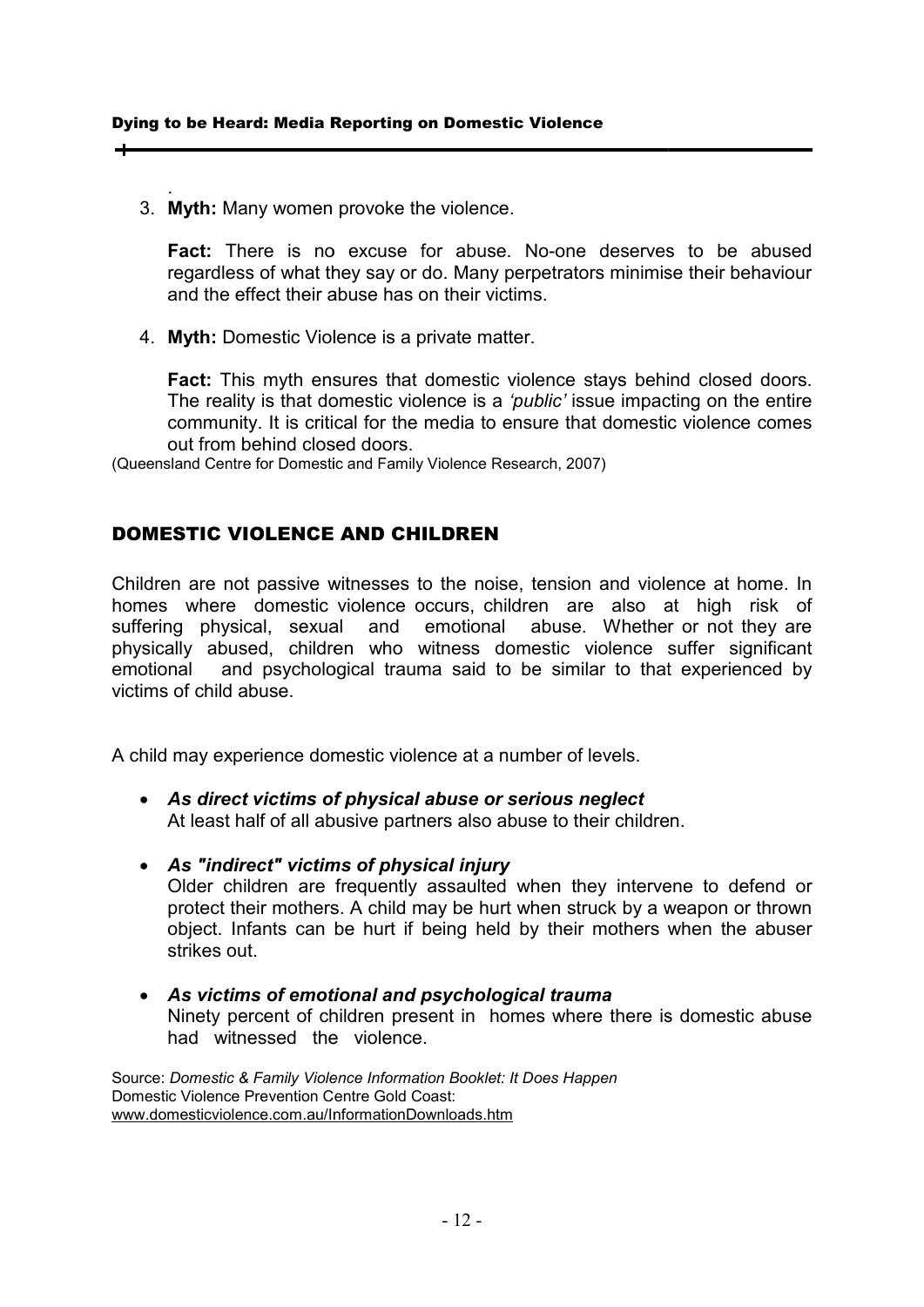# LEGAL INTERVENTIONS

Many victims of domestic violence may intersect with the legal system on a variety of occasions with varying degrees of success. Many victims of domestic violence may intersect with the legal system on a variety of<br>occasions with varying degrees of success.<br>The most commonly applied legal intervention in Queensland is the seeking of a civil

protection order under the *Domestic & Family Violence Protection Act 1989.* 05/06, there were 20,284 protection applications lodged with the Magistrates Court. 05/06, there were 20,284 protection applications lodged with the Magistrates Court.<br>Information on domestic violence protection applications and final orders can be accessed at:http://www.communities.qld.gov.au/department/ig/quarterly/q1/comsup/index.html

# How effective are these orders in keeping women safe?

For some victims, the conditions placed on an order can work to enhance their safety For some victims, the conditions placed on an order can work to enhance their safety<br>and sense of well being. For many others, orders can be breached on a regular basis with impunity. When a domestic violence protection order is breached, this basis with impunity. When a domestic violence protection order is breached, this<br>constitutes a criminal offence if proven. The Queensland Police Service Statistical Review states there were 8283 reported breaches of Protection Orders during 2007/2008. http://www.police.qld.gov.au/services/reportsPublications/statisticalReview/ pplications and final orders can be<br>
ment/ig/quarterly/q1/comsup/index.html<br> **order can work to enhance their safety<br>
ders can be breached on a regular<br>
e protection order is breached, this** 

However, research undertaken by Professor Heather Douglas found "prosecutions *of breaches of protection orders often result in no conviction being recorded or in of breaches protection in* trivialising fines". The study undertaken by Douglas found that 42 percent of breach matters resulted in fines and in 40% of the cases examined no conviction was recorded. This compares with statistics for all criminal offending in Queensland from recorded. This compares with statistics for all criminal offending in Queensland<br>1998-1999 where 5 percent of matters resulted in no conviction being recorded. (Douglas 2008) The most commonly applied legal intervention in Queensland is the seeking of a city<br>control order under the *Domestic* & Family Violence Protection Act 1989. During<br>of 50.06, there were 20,284 protection applications lodge

This trivialising of domestic violence by the justice system can result in perpetrators This trivialising of domestic violence by the justice system can result in perpetrators<br>continuing to minimise their behaviour and blame their partners for the violence. The system fails to hold them accountable for their behaviour and domestic violence system fails to hold them accountable for their behaviour and domestic violence<br>continues to be seen as a 'lesser crime' that carries little or no consequences. There continues to be seen as a 'lesser crime' that carries little or no consequences. There<br>is room for significant improvement in criminal justice responses if we are to stop domestic violence.

# *Family Law – A long way to go to go*

It is well recognized that 'leaving' a relationship does not mean 'leaving' violence and many of the deaths of women and children have occurred post separation. Laing (2000) points out the risks victims face at this time including the expectation that they will negotiate parenting and contact arrangements. There is a lack of recognition within Family Law of the impact of domestic violence on victims and their children and as a consequence how parenting arrangements can continue to leave women and their children unprotected from emotional psychological and physical abuse. t is well recognized that 'leaving' a relationship does not mean 'leaving' violence and<br>nany of the deaths of women and children have occurred post separation. Laing<br>2000) points out the risks victims face at this time inc (2000) points out the risks victims face at this time including the expectation that they<br>will negotiate parenting and contact arrangements. There is a lack of recognition<br>within Family Law of the impact of domestic violen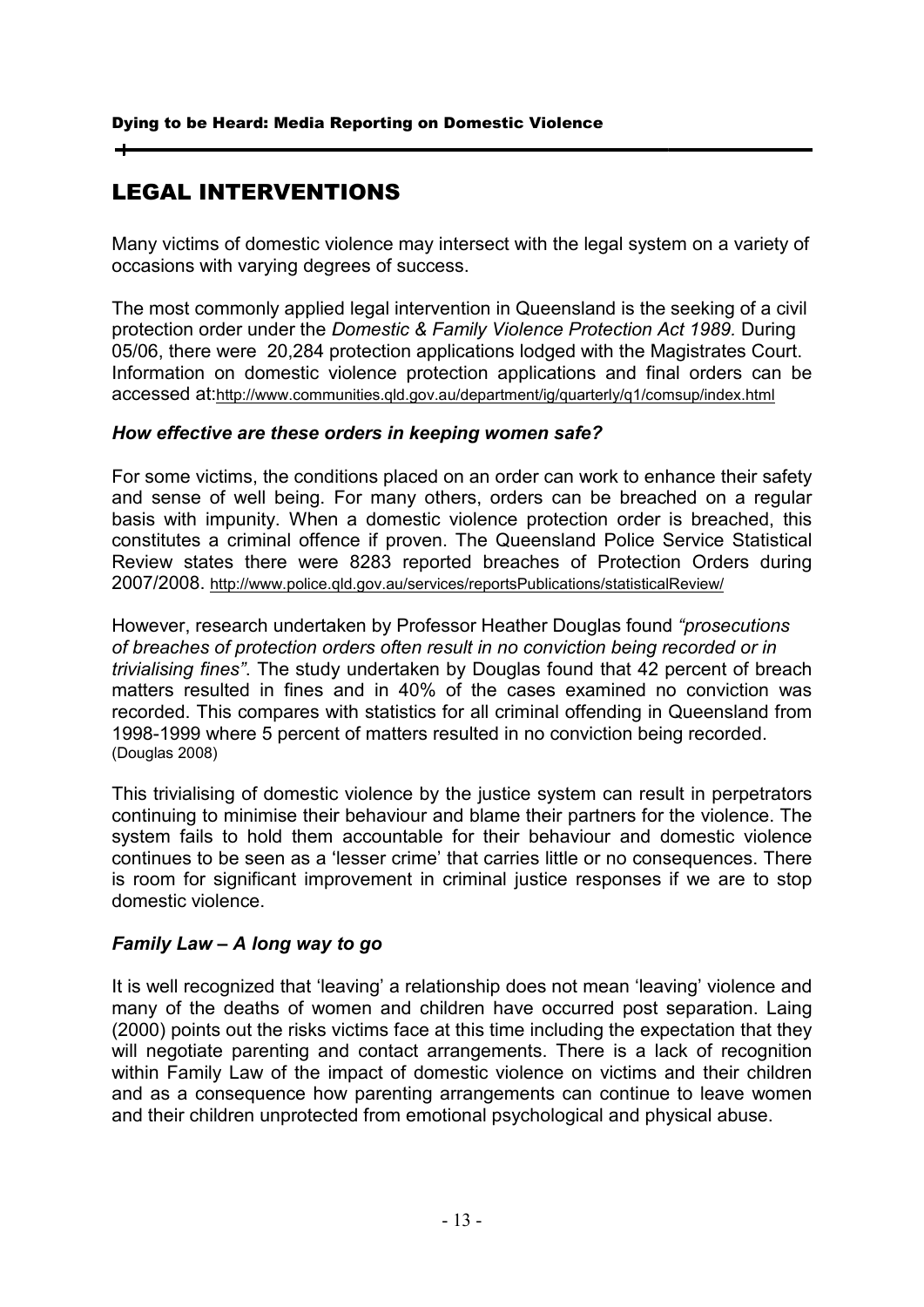# SOME STATISTICS

Domestic violence often remains hidden behind closed doors and much of the abuse and violence that occurs there goes unreported.

It is important for the media to have access to reliable data on which to base their and violence that occurs there goes unreported.<br>It is important for the media to have access to reliable data on which to base their<br>reporting. Listed here are some available data and the electronic sources where further information and additional data can be sought. nains hidden behind closed doors and much of the abu<br>re goes unreported.<br>a to have access to reliable data on which to base th<br>some available data and the electronic sources whe<br>tional data can be sought.<br>Australian Bureau

# • **National Data**

further information and additional data can be sought.<br>• National Data<br>Australian Personal Safety - Australian Bureau of Statistics 2005

The 2005 study found that since the age of 15, there were an estimated 3,065,800 (39.9%) women who experienced violence compared with 3,744,900 (50.1%) men. However the data highlights the gender differences in the experiences of violence.

- … 29% (2,243,600) of women experienced physical assault compared to 41% (3,031,800) of men. ... 29% (2,243,600) of women experienced physical assault comp<br>(3,031,800) of men.<br>(1,507,400) Of those men who were physically assaulted, 65% (1,507,400.
- assaulted by a male stranger.
- … Men were more likely to be physically assaulted by a stranger in the most recent incident since the age of 15, whereas women were more often assaulted by a current and/or previous partner. recent incident since the age of 15, whereas women were more often<br>assaulted by a current and/or previous partner.<br>17% (1,293,100) of women experienced sexual assault compared to 4.8%
- (362,400) of men

Further Information: http://www.abs.gov.au

# • **Homicide**

Society still has a perception that violence in the public arena poses the greatest risk and is often then reported by the media accordingly. However, data from the Australian Institute of Criminology indicates that people are most likely to be killed in the home by someone they know. Male intimate partners pose the greatest risk to females, whereas males are more likely to meet their death at the hands of a male friend or acquaintance. Between 2006 and 2007, there were 260 homicide incidents in Australia involving the deaths of 266 people. Of these 266 deaths, 185 were male and 81 were female. 75% of incidents i 75% of incidents involving female victims were classified as either intimate partner or family relationship whereas 75% of male homicide victims were killed by someone outside of the family. fill has a perception that violence in the public arena poses the greatest risk<br>ften then reported by the media accordingly. However, data from the<br>intitute of Criminology indicates that people are most likely to be killed n experienced sexual assault compared to 4.8%<br>abs.gov.au<br>to violence in the public arena poses the greatest risk<br>the media accordingly. However, data from the<br>y indicates that people are most likely to be killed in<br>w. Male

Further Information: Australian Institute of Criminology - National Homicide Monitoring Program.http://www.aic.gov.au/documents/F/F/B/%7BFFB9E49F-160F-43FC-B98D-6BC510DC2AFD%7Dmr01.pdf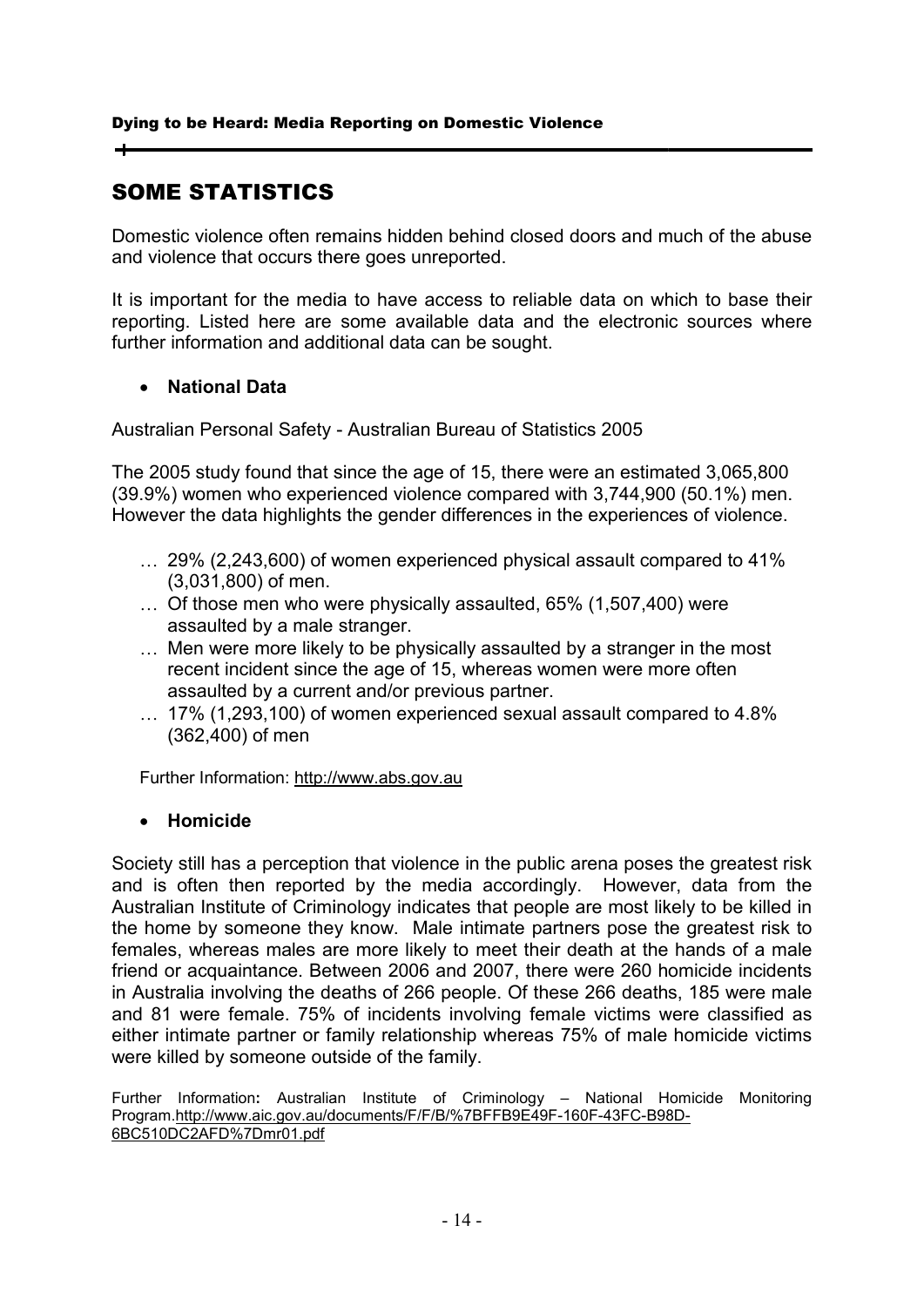# • **Other Domestic Violence Deaths Domestic Violence Deaths**

**Important Note:** The current data does not account for others killed in domestic / family violence related incidents including new partners, friends, work colleagues or Important Note: The current data does not account for others killed in domestic /<br>family violence related incidents including new partners, friends, work colleagues or<br>bystanders. Nor is there an accurate account of those background of domestic violence. bystanders. Nor is there an accurate account of those who suicid<br>background of domestic violence.<br>When considering domestic violence related deaths, they could include:

- kground of domestic violence.<br>en considering domestic violence related deaths, they could include:<br>● All current known homicides which include those identified as intimate partner or family relationship. This may not necessarily include girlfriend /boyfriend relationships. de those identified as intimate partner<br>cessarily include girlfriend /boyfriend<br>s known to either or both the<br>ends, work colleagues.
- Homicides involving death of others known to either or both the victim/perpetrator – e.g. new partners, friends, work colleagues
- Homicide of persons unknown to either but who die as a direct result of a Homicides involving death of others known to eit<br>victim/perpetrator – e.g. new partners, friends, work colleag<br>Homicide of persons unknown to either but who die as<br>domestic violence incident e.g. police officers, bystander
- Suicide of perpetrators either as homicide/ suicide or suicide.
- Suicide of victims of domestic violence.
- *'Accidental'* deaths of victims of domestic violence e.g. drowning, car accidents, falls, drug overdoses etc where there is a history of domestic violence. rpetrators either as homicide/ suicide or suicide.<br>
tims of domestic violence.<br>
deaths of victims of domestic violence e.g. drowning, car<br>
alls, drug overdoses etc where there is a history of domestic<br>
hs of victims which
- Natural deaths of victims which result from the long term effects of physical injuries e.g. depression, eating disorders, high blood pressure, reproductive injuries, stress related cancers and heart disease. It is estimated that in 2002-2003 there were 37,437 years of healthy life lost associated with female victims of domestic violence. of domestic violence.
- Access Economics, 2004 The Cost of Domestic Violence to the Australian Economy: part 1
- "Missing Persons". There are currently 1600 people listed as a 'missing "Missing Persons". There are currently 1600 people listed as a 'missing<br>person' in Australia. It is unknown the extent to which a missing person may have a domestic violence related background.
- http://www.missingperson http://www.missingpersons.gov.au

Source: B. Taylor Dying to Be Heard 2008

# • **Protection Order Applications**

During 2005 – 2006, there were 20,284 protection order applications made to the Magistrates Court under the Domestic & Family Violence Protection Act 1989. Of these, 12,667 were applications brought before the court by the Queensland Police Service.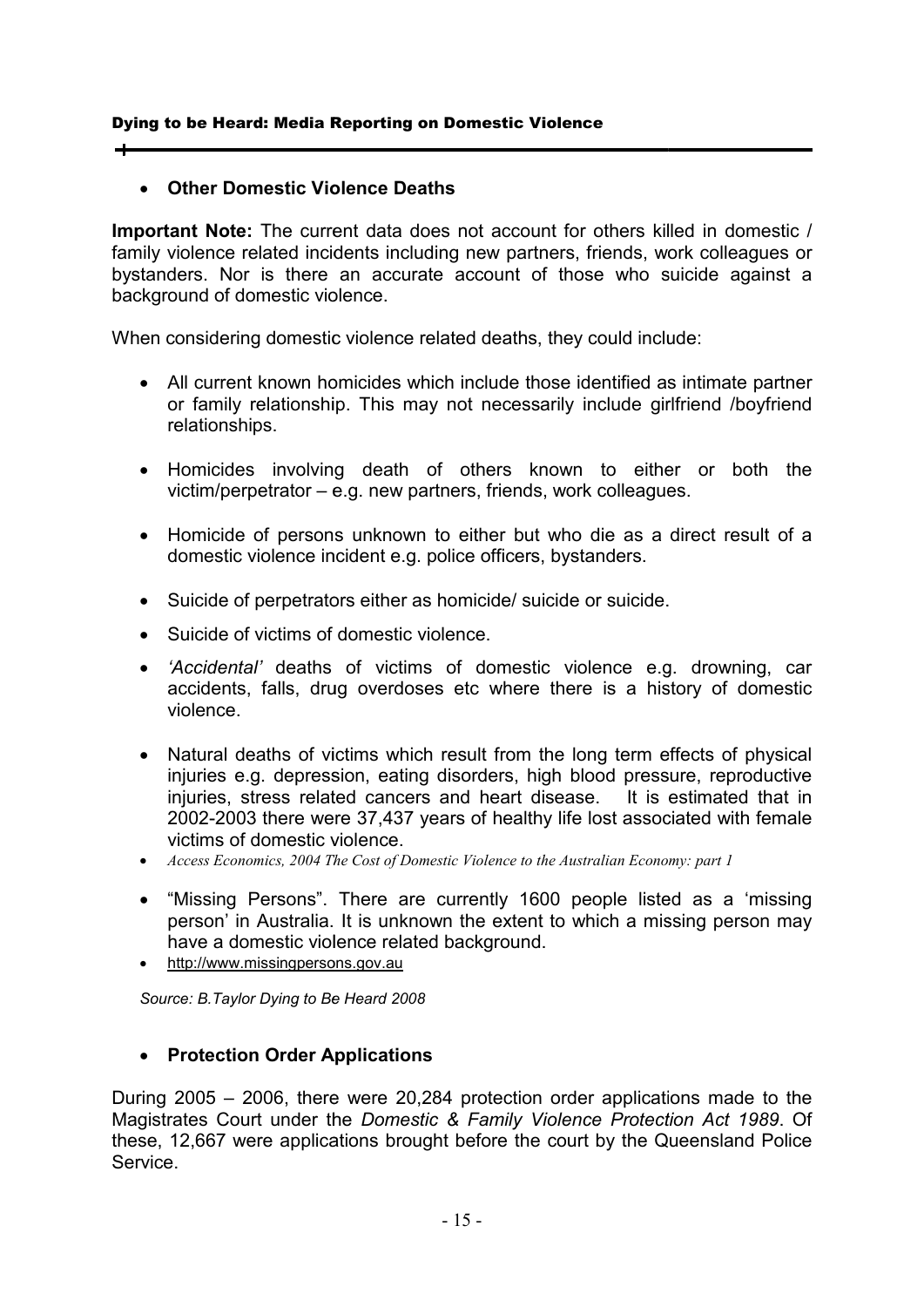# **Further Information**

Information on domestic violence protection applications and final orders across Queensland including a breakdown of individual courts can be accessed at: http://www.communities.qld.gov.au/department/ig/quarterly/q1/comsup/index.html

# • **Breaches of Protection O Breaches of Orders**

The Queensland Police Service Statistical Review states there were 8283 reported The Queensland Police Service Statistical Review states there were 8283 reported<br>breaches of Protection Orders during 2007/2008. Other Police crime data is non identifiable by relationship or as domestic violence specific. http://www.police.qld.gov.au/services/reportsPublications/statisticalReview/

# • **Domestic Violence Related Contacts with Community Agencies Domestic Violence Contacts Agencies**

Data summaries from the Queensland Centre for Domestic and Family Violence Data summaries from the Queensland Centre for Domestic and Family Violence<br>Research show that 29,605 new client matters were recorded by the Centre. These statistics only relate to the 29 participating services across the state that provides data to the centre.

#### **Further Information**

http://www.noviolence.com.au/

Dvconnect - Queensland state-wide 24hr crisis telephone service During the 2006/2007 year there were a total of 53,101.

National SAAP data for 2006 -2007 shows that 96.4% of Queensland women National SAAP data for 2006 -2007 shows that 96.4% of Queensland women<br>whether single or with accompanying children accessing emergency accommodation were homeless as a result of domestic violence.

http://www.aihw.gov.au/publications/hou/hpissndcar06 http://www.aihw.gov.au/publications/hou/hpissndcar06-07qld/hpissndcar06 07qld/hpissndcar06-07qld.pdf

*It is important for the community including media to advocate for the safety of victims of domestic violence at a systemic and legal level. Community workers, academic researcher of victims of domestic and legal level. workers, researchers and others seeking positive Community workers, academic researchers and others seeking p<br>change, would welcome collaborative relationships with the media.*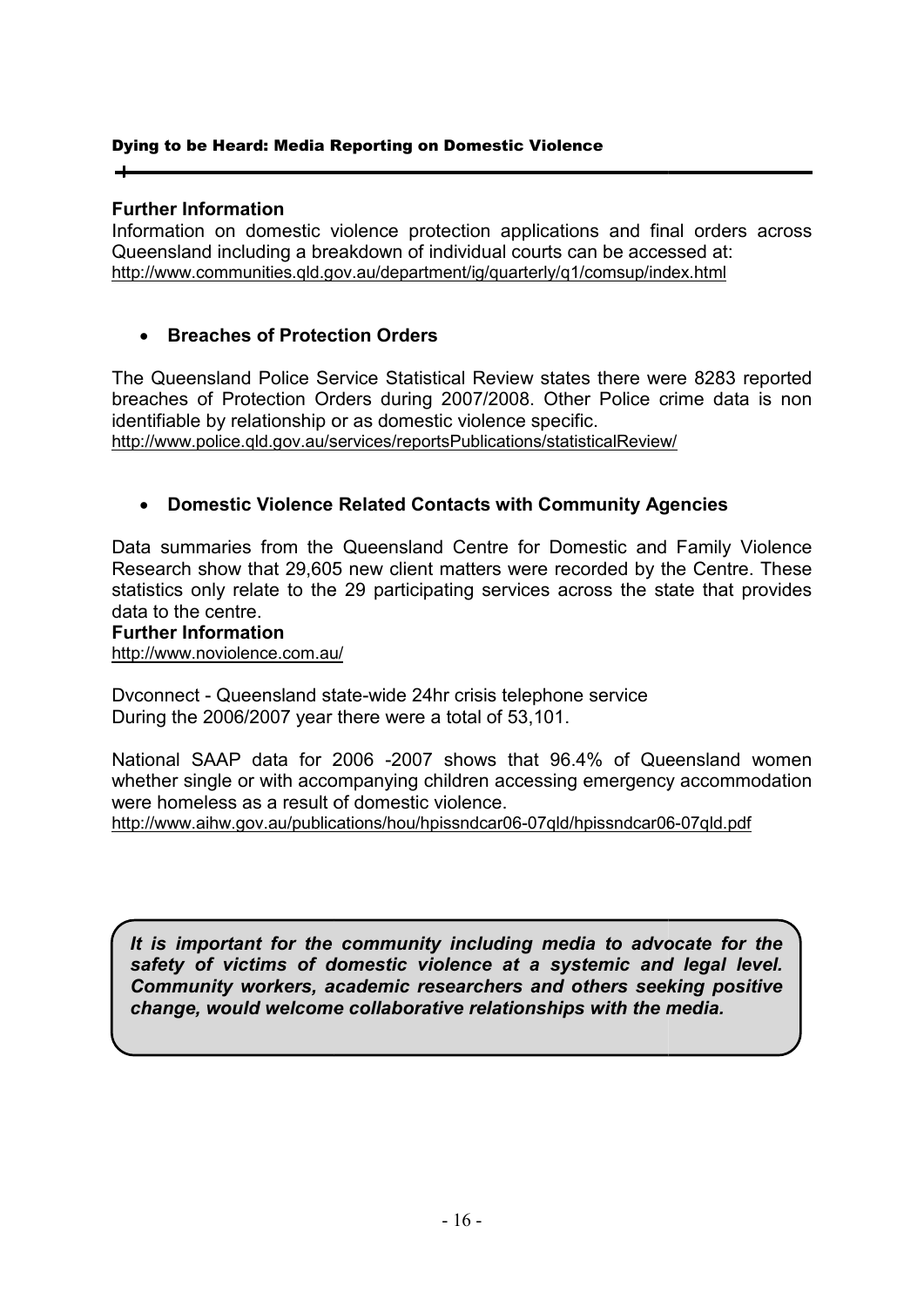# MEDIA COVERAGE OF DOMESTIC VIOLENCE

Domestic Violence is a complex and difficult issue for the community However, a large body of knowledge has been developed by specialists in the However, a large body of knowledge has been developed by specialists in the domestic violence field and by researchers who have studied patterns and trends over time. There are many agencies and individuals who can be contacted for an expert opinion on issues relative to domestic violence. Contact details are listed further in this resource. e are many agencies and individuals who can be contacted for an<br>on issues relative to domestic violence. Contact details are listed<br>source.<br>print, broadcast and web journalists who face the difficult task in<br>at are often t Monderto Walterne is a complex and difficult issue for the community to understand.<br>
Monever, a large body of knowledge has been developed by specialists in the<br>
omestic violence field and by researchers who have studied

Media refers to print, broadcast and web journalists who face the difficult task in reporting on what are often the most tragic of cases.

At times, various media have provided excellent in-depth coverage of domestic violence, often drawing on the experiences of both victims and professionals. Examples include:

# *"Stop the Violence" New Idea 2007 w Idea 2007*

A feature article which provided: results of a reader poll on violence against women, help in developing a safety plan and promotion of community women, resources. ent in-depth coverage of domestic<br>th victims and professionals.<br>of a reader poll on violence against<br>plan and promotion of community<br>nd control issues behind domestic<br>cademic experts.<br>azine Dec/Jan09<br>using on the death of

# *"Power to Control" Courier Mail 8/8/07 wer to*

A feature article covering the power and control issues behind domestic violence which included included interviews with academic experts.

# *"Honour & Betray" Gold Coast Lifestyle Magazine Dec/Jan09 Lifestyle Magazine*

An in-depth look at domestic violence focusing on the death of a young pregnant woman

# "Changing Men" ABC Four Corners 25/2/08

A television program focused on violent men and whether behaviour change is possible. The program followed three men over six months to see<br>voluntary men's programs can change their behaviour. voluntary men's programs can change their behaviour.

#### *"An Unspeakable Crime" Courier Mail 2/9 An 2/9/06*

An in-depth look at domestic homicide and the toll it takes on survivors. The An in-depth look at domestic homicide and the toll it takes on survivors. The<br>article also details the case for the establishment of domestic violence death reviews.

#### **"Behind These Doors?"The Weekend Australian Magazine June30 - July 1<sup>st</sup> 07** An article specifically focused on domestic violence orders and what difference they may or may not make.

# *"Murder of a Law" The Courier Mail 7/07*

An article specifically looking at the defence of provocation and the call to review legislation.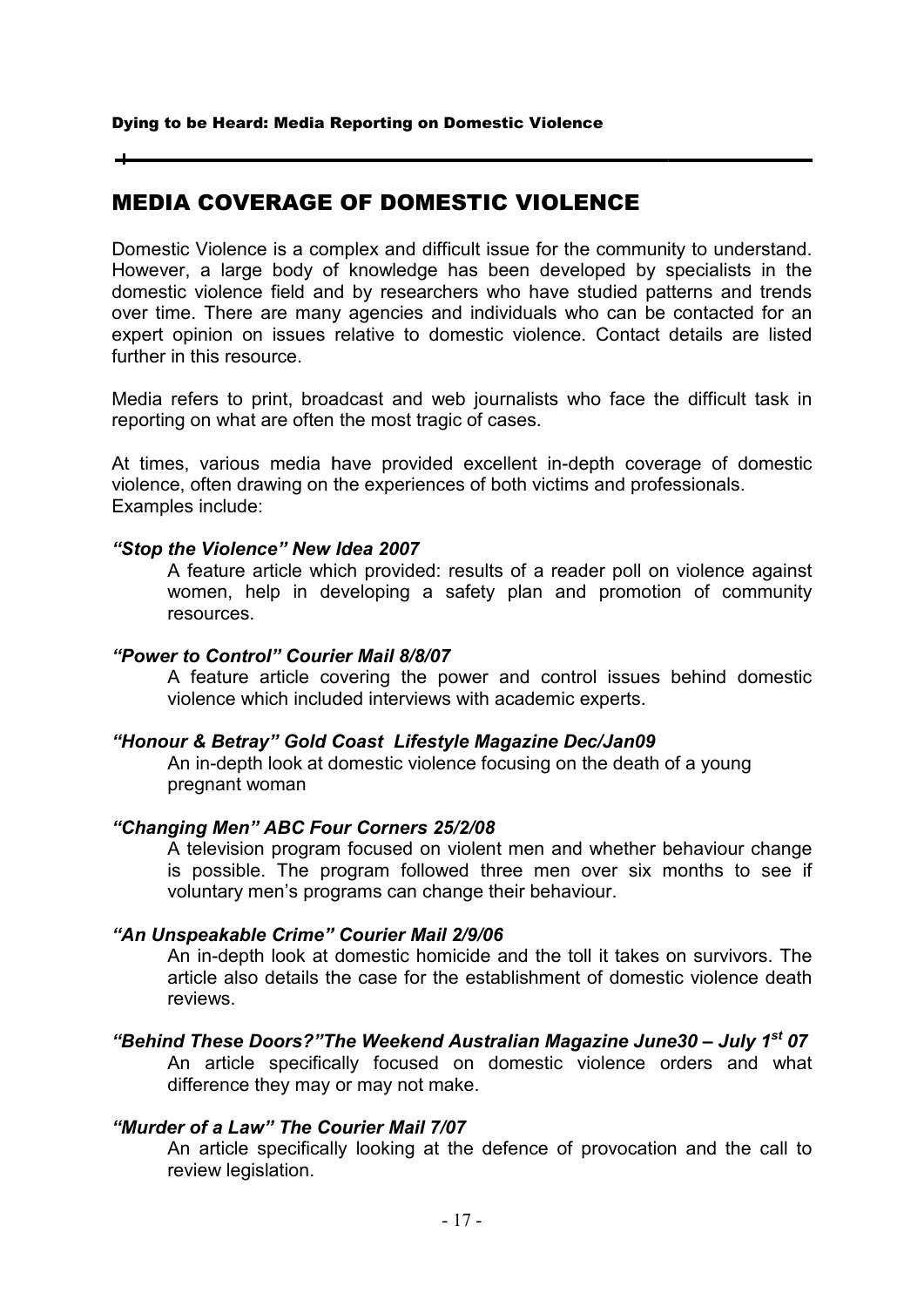The above examples are only a snapshot of feature articles that have reported domestic violence in depth and allowed for a more comprehensive coverage and opportunity to gain expert comment. The above examples are only a snapshot<br>of feature articles that have reported<br>domestic violence in depth and allowed comprehensive o<br>to gain expert cor<br>verage is often

In-depth coverage is often not possible when covering *"news stories" stories"* of domestic violence. It is often homicide, rape or<br>serious assaults which make it into the serious assaults which make it into the 'news'. The media doesn't report on or even hear about the vast majority of even hear about the vast majority of<br>domestic violence that occurs. How the media reports domestic violence can have a profound effect on how society responds. Media views both reflect and shape public attitudes and these can either stimulate or stymie policies that might remedy domestic violence. de a media attitudes either stimulate or stymie policies that<br>
therefore stimulate domestic violence contract and<br>
the either stimulate or stymie policies that<br>
inight remedy domestic violence.<br>
◆ **Context**<br>
Rarely are in

*"How women's deaths are reported is critical to the communities' understanding of the seriousness and lethality of domestic violence. dynamics of a violent, abusive relationship which culminates in murder- it does not happen out of the blue, nor is the result of a "brain snap". The words you choose will either challenge a stereotype or reinforce it.'*  "How women's deaths are<br>reported is critical to the<br>communities' understanding of<br>the seriousness and lethality of<br>domestic violence. In the relationship which culminates in<br>*murder-* it does not happen out<br>of the blue, nor is the result of a<br>"brain snap". The words you<br>choose will either challenge a

**Betty Green** 

**NSW Domestic Violence Coalition**

# ♦ **Context**

Rarely are incidents of domestic violence 'one-off unexplainable events". The reported incidents of violence or other crimes including homicide and intimate partner sexual assault are often part of a larger pattern of controlling and coercive behaviours which may have been ongoing for some time. Exploring abuse when reporting, can help to contextualise the story into the patterns of abuse which are ongoing, sustained and at times heightened. incidents of domestic violence *cone-off unexplainable events*". The<br>
incidents of violence or other crimes including homicide and intimate<br>
una assault are offer a larger partern of controlling and coercive<br>
una may have s including homicide and intimate<br>r pattern of controlling and coercive<br>some time. Exploring the history of

Domestic violence homicides / suicides and other violent crimes are not inexplicable, unpredictable tragedies. In most cases, there has been a pattern of abusive<br>behaviours and risk indicators

"*The portrayal of sex crimes in the media as stranger rape portrayal of crimes the stranger rape, distorts public perception and societal attitudes. Where rape has been committed by an intimate partner, it must be viewed through the lens of domestic violence in order to provide context and represent the reality".* 

**Di Macleod Director Gold Coast Centre Against Sexual Violence Inc.**

present prior to the incident. Often the community seeks to find an the community seeks to find an<br>explanation for this behaviour by attempting to determine whether the perpetrator is 'mad' meaning are they mentally unbalanced, 'sad' meaning the relationship has ended and their partner has left or they were 'bad' meaning they had prior criminal histories. The context of domestic violence can be overlooked in mainstr mainstream discourse and the media can then further reinforce this.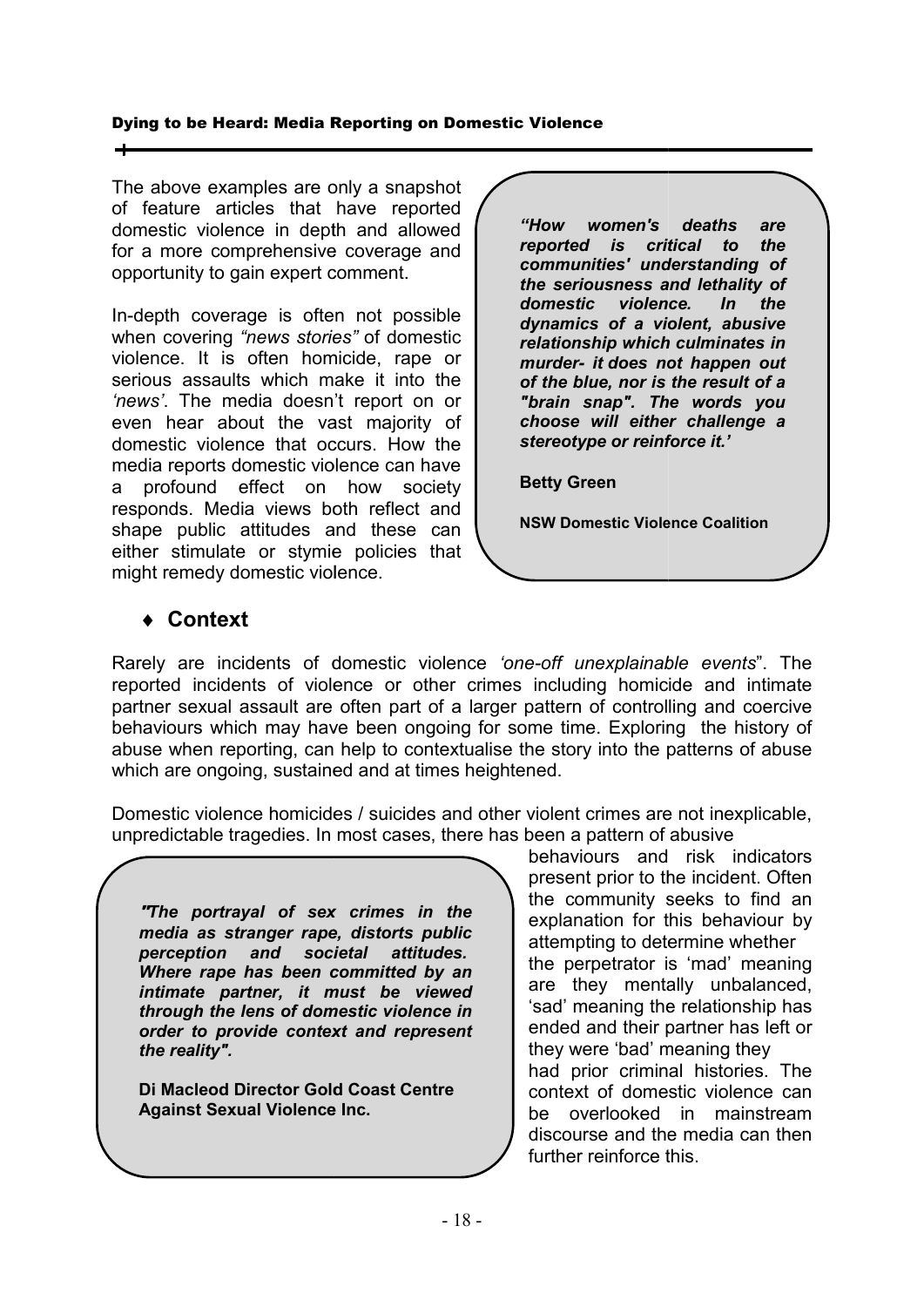*" Brother tells court of murdered woman's fear"* 

*The Gold Coast Bulletin 29/11/06*

*"The last time Gold Coaster, xxxx saw his sister alive was when he changed the locks at her house in a bid to protect her from the man accused of her murder" The Gold Coast Bulletin 29/11/06<br>"The last time Gold Coaster, xxxx s<br>sister alive was when he changed t<br>at her house in a bid to protect her<br>man accused of her murder"* 

This article puts into context the fear the woman had been This article puts into context t<br>fear the woman had be<br>experiencing prior to her death.

Even when there is 'no reported history of domestic violence', this does not necessarily mean the relationship has been free from abuse. It could indicate that the abuse has remained hidden until the current incident has forced it into the public spotlight. cessarily mean the relationship has been free from abuse. It could indicate that<br>abuse has remained hidden until the current incident has forced it into the public<br>otlight.<br>◆ **Naming The Behaviour**<br>ny perpetrators of dome

# ♦ **Naming The Behaviour**

Many perpetrators of domestic violence will 'profess' they love their partners and may genuinely believe they do so. However, assault, murder, rape, beltings, may genuinely believe they do so. However, assault, murder, rape, beltings,<br>kidnapping, smashing valued property etc, is not love. Such messages may convey that for most of the relationship he was a '*loving' person'* who had an '*brain snap*'. Often the abuse is intentional, planned and sustained. This behaviour needs to be named for what it is. needs to be named for what it is. '*profess'* they love their partners and<br>ver, assault, murder, rape, beltings,<br>not love. Such messages may convey<br>*ing' person'* who had an unexplainable

Distorted notions of 'love' common in popular culture can result in some victims of abuse confusing jealousy and possessiveness as **'***love'.* The controlling behaviours which can accompany jealousy can include stalking, constant phoning and monitoring, taking over decision making including deciding what clothes she can monitoring, taking over decision making including deciding what clothes she<br>wear, where she can go, contact with friends and family and other obsessive act which leave victims confused and vulnerable. The professions of 'love' by perpetrators can also mean that it is often hard for other family members, friends, work colleagues and others to believe that the 'caring and loving ' person they know could also be someone who terrorises his family. , constant phoning and<br>ing what clothes she can<br>nd other obsessive actions

*"He loved his wife to death"* 

*xxxxx is described as a 'gentle loving' man who pleaded guilty of killing is loving' pleaded of killing*  his wife by a hammer blow to the head. The judge said there was "ample" *evidence the killing was pre s pre-mediated and intentional"*  betrators can also mean that it is often hard for other family member<br>colleagues and others to believe that the 'caring and loving' person<br>d also be someone who terrorises his family.<br>**E** loved his wife to death" The Gold

Naming behaviours can assist it dispelling myths associated with distorted beliefs about love.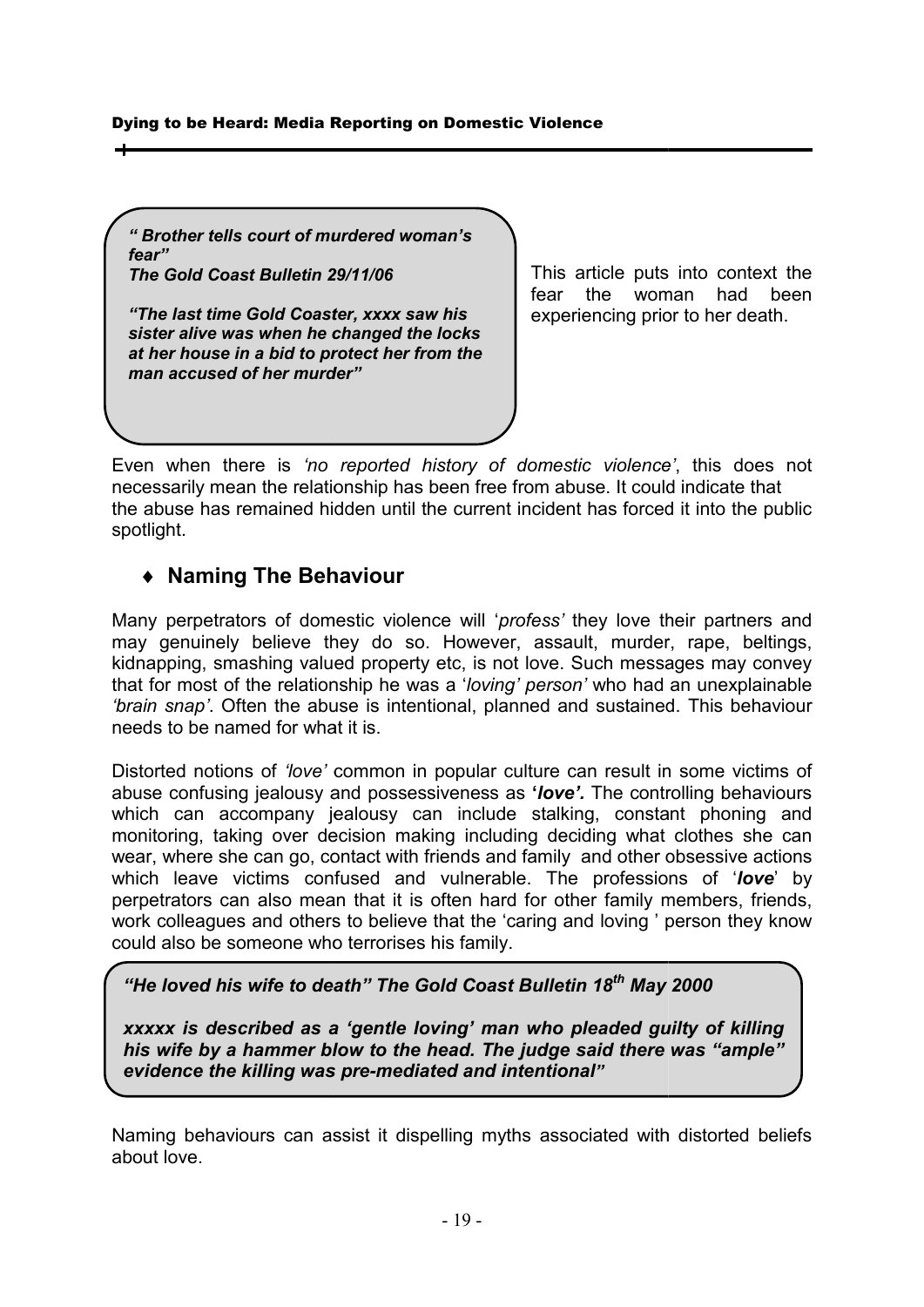# ♦ **Avoid Victim Blaming**

Victims of domestic violence are not responsible for the violence and abuse Victims of domestic violence are not responsible for the violence and abuse<br>perpetrated against them. Questions which focus on the victim's behaviour i.e. "what *did she do to start the argument did she argument?"* or *"why did she stay?",* can shift the focus from did she do to start the argument?" or "why did she stay?", can shift the focus from<br>the perpetrator and gives the victim the message that they are mutually responsible the perpetrator and gives the victim the message that they are mutually responsible<br>for what has happened to them and that no-one understands their situation. Domestic Violence is not 'mutual combat' or a case of 'she gives as good as she *gets'.* 

The message should always be:

# *"There is No Excuse For Abuse" No*

The focus should be on the behaviour of the perpetrator and how the community can The focus should be on the behaviour of the perpetrator and how the community can<br>hold them accountable for their behaviour. Viewing victims as co-responsible leaves them unsupported and further isolated.

# ♦ **Not A " Relationship Problem** "

Domestic Violence is not 'conflict' between two equal intimate partners. Statements which describe an abusive relationship as a "violent relationship" or "domestic dispute" masks the reality that one person is being abusive to another. Similarly this also gives the message that victims are mutually responsible and not worthy of help. A death of a woman in north Queensland in 2006 promoted the headlines:

# *"Lethal Love Triangle"*

*"Deadly Love Triangle Claims Two Lives Deadly Lives" www.news.com.au*

Further reading of the above articles informs the reader that the perpetrator of the homicide is described as an ex-boyfriend and the relationship ended 6 prior to the deaths. There was no triangle. Ending a relationship should not carry a death sentence either for the victim of domestic violence or any new partners. death of a woman in north Queensland in 2006 promoted the headlines:<br>
"Lethal Love Triangle" Courier Mail November 2006, online<br>
"Deadly Love Triangle Claims Two Lives" www.news.com.au Nov. 2006 "Lethal Love Triangle" Courier Mail November 2006, online<br>
"Deadly Love Triangle Claims Two Lives" www.news.com.au Nov. 2006<br>
Further reading of the above articles informs the reader that the perpetrator of the<br>
homicide i ms are mutually responsible and not worthy of help.<br>
Fensland in 2006 promoted the headlines:<br>
Fier Mail November 2006, online<br>
Inter Mail November 2006, online<br>
Inter Mail November 2006, online<br>
Interval Abovement Movemen **Claims Two Lives" www.news.com.au Nov. 2006**<br>
ove articles informs the reader that the perpetrator of th<br>
an ex-boyfriend and the relationship ended 6 to 8 week<br>
<u>was no triangle</u>. Ending a relationship should not carry<br>

Many domestic violence related deaths can be seen as the ultimate act of power and control whereby perpetrators decide to kill rather than see their partners leave and move on.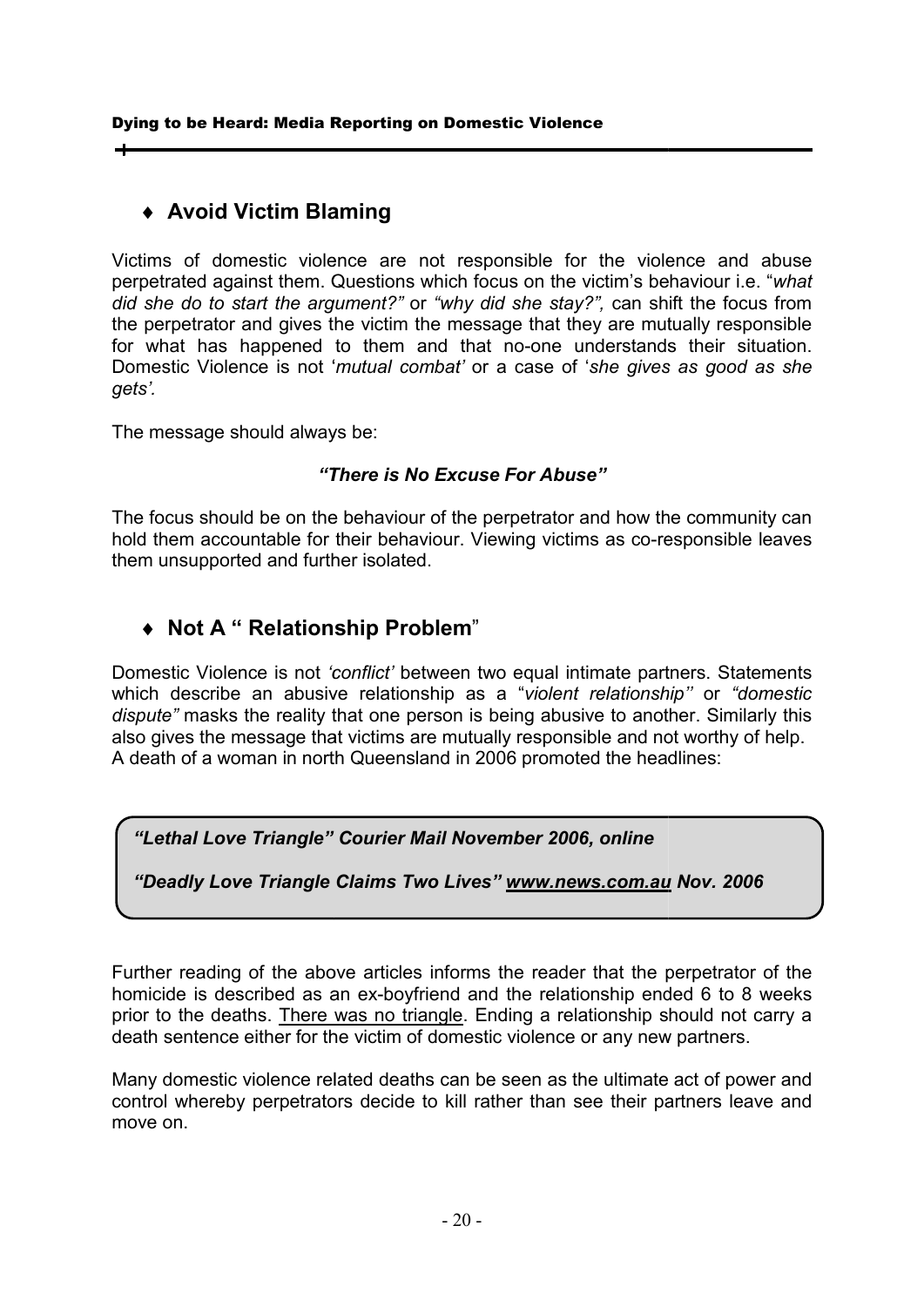# ♦ **Inappropriate or Incongruent Headings Inappropriate or**

At times, the heading of a media story on domestic violence may be either inappropriate or incongruent to the remainder of the article. Sometimes a well written article can be marred by the by-line. Members of the general public who don't necessarily read the entire article but have their attention captured by the heading or by-line can be left with an inappropriate or inaccurate message. At times, the heading of a media story on<br>domestic violence may be either<br>inappropriate or incongruent to the<br>remainder of the article. Sometimes a<br>well written article can be marred by the line. Members of the general public<br>o don't necessarily read the entire<br>cle but have their attention captured<br>the heading or by-line can be left with *"Disordered mind led to wife murder'' The Gold Coast Bu Disordered mind led to wife lletin 7th August 2000* 

*"xxxxx murdered his wife in a ferocious attack inflicting between 200 and 300 blows". The NSW Supreme Court was told that xxxxx had a history of 'bashing his wife which included her hospitalisation for injuries. The judge commented included commented '' that except for the attacks on his wife, he (the offender) had been a his (the man of entirely estimable character."* **ious attack inflicting between<br>and 300 blows". The NSW<br>eme Court was told that xxxxx<br>a history of 'bashing his wife'** 

# ♦ **Warning Signs Of Abuse Of**

Domestic violence homicides have been described as the most preventable of all homicides. Often there are many warning signs present prior to a death, serious assault or homicide. c violence homicides have been described as the most preventab<br>es. Often there are many warning signs present prior to a death,<br>pr homicide.<br>varning signs can include<br>An escalation of violence<br>Any attempted strangulation

These warning signs can include

- An escalation of violence
- Any attempted strangulation
- Stalking
- Jealousy or any obsessive/possessive behaviour
- Prior threats of homicide/suicide
- Increasing isolation
- Violence to children
- Rage towards police and others
- Pending or actual separation

• Violence to children<br>• Rage towards police and others<br>• Pending or actual separation<br>Acknowledgement of these warning signs within media reports can ring alarm bells for victims and supportive family, friends and work colleagues. In doing this the media can improve the safety of victims by assisting them to develop themselves and their children which may include applying for a protection order or accessing safe accommodation. Broader awareness of the risk indicators of domestic violence may also prompt positive action by policy makers. c violence homicides have been described as the most preventable of all<br>ss. Often there are many warning signs present prior to a death, serious<br>or homicide.<br>The interaction of violence<br>An escalation of violence<br>An escalat g for a protection order or<br>of the risk indicators of<br>cy makers.<br>of domestic violence death

Identifying prior risk factors has become a significant task of domestic violence de reviews. A Domestic Violence Death Review is a process of examination carried out domestic violence may also prompt positive action by policy makers.<br>Identifying prior risk factors has become a significant task of domestic violence death<br>reviews. A Domestic Violence Death Review is a process of examinat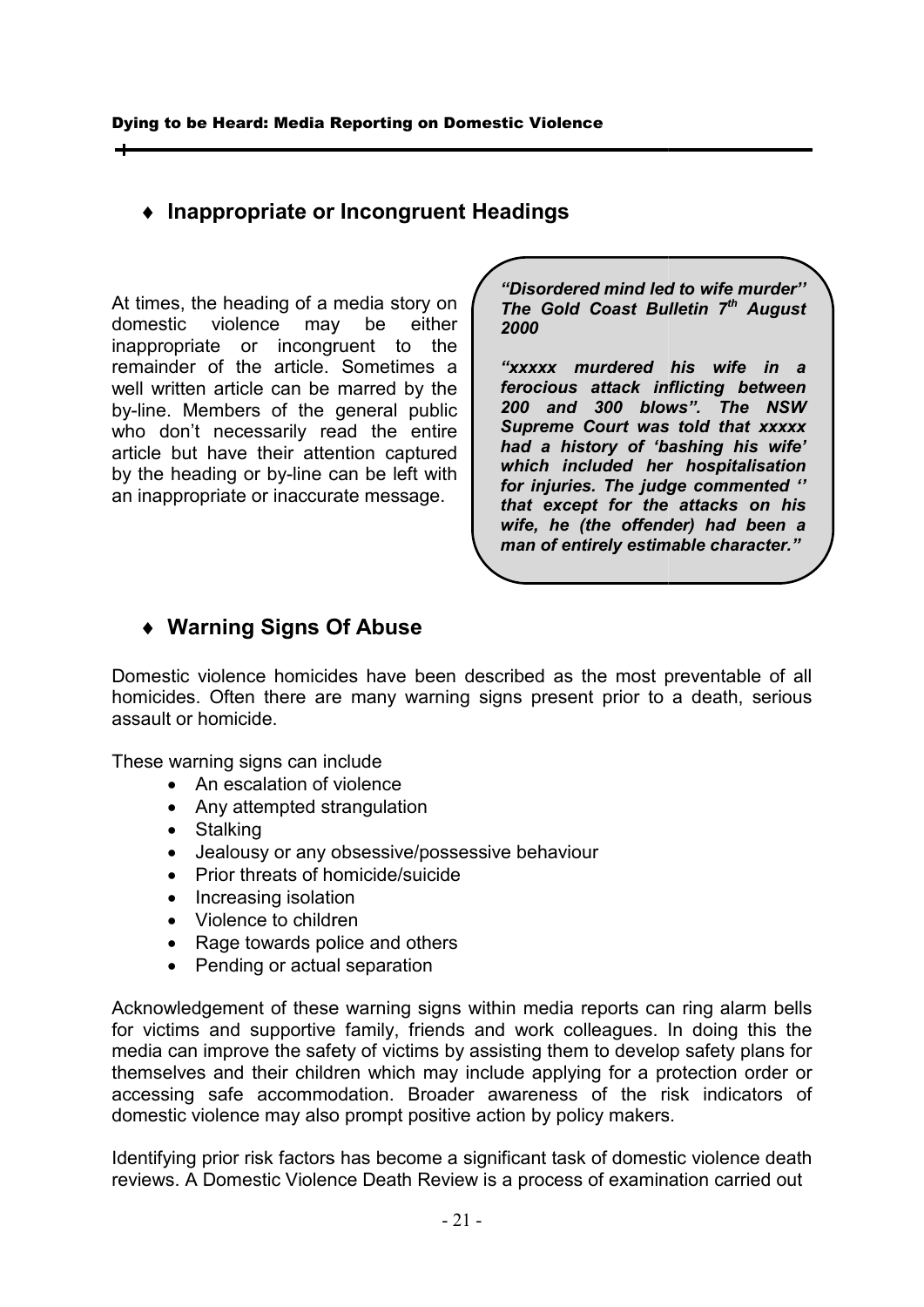by a multi-disciplinary board to examine a number of deaths over a defined period of time looking for common traits, trends and missed opportunities for intervention. The identification of patterns or trends or traits can then assist with the development of improved responses to domestic and family violence. ng for common traits, trends and missed opportunities for intervention. The<br>ion of patterns or trends or traits can then assist with the development of<br>responses to domestic and family violence.<br>(2003) likens the domestic

Websdale(2003) likens the domestic violence death review process to the examination of the 'black box' following an air crash. Following such events, the airline industry responds by conducting reviews to find ways to prevent future crashes. Such investigations may be expensive, sophisticated and sys carry many benefits, not the least of which are the specific precautions that are subsequently introduced to prevent similar crashes from occurring. Websdale suggests that domestic and family violence also claims a significant number of lives each year, and raises the question of why comparable amounts of time, money, and expertise are not applied to investigating the causes of domestic violence deaths. xamination of the 'black box' following an air crash. Following such events, the irline industry responds by conducting reviews to find ways to prevent future rashes. Such investigations may be expensive, sophisticated and to examine a number of deaths over a defined period of<br>ts, trends and missed opportunities for intervention. The<br>rends or traits can then assist with the development of<br>stic and family violence.<br>a domestic violence death r

Most intimate partner homicides are stylized killings that exhibit common patterns and antecedents. Although they share many of the characteristics of abuse cases that do not result in death, many of the cases that do end in death may be preventable. Most intimate partner homicides are stylized killings that exhibit common pattern<br>and antecedents. Although they share many of the characteristics of abuse case<br>that do not result in death, many of the cases that do end in ach year, and raises the question of why comparable amounts of time, money, and<br>xpertise are not applied to investigating the causes of domestic violence deaths.<br>Most intimate partner homicides are stylized killings that e

behaviour and associated risks.

*" She Feared For Her Life" The Courier Mail 31/1/07* 

**The sub heading is** *" Gouged eyes, bruised arms, legs and hips, cut toe, swollen eyelid, scratched throat, punched head".*

# ♦ **When Systems Don't Work**

Victims of domestic violence rely on various aspects of established systems to keep themselves and their children safe and adequately supported. This can include their interactions with police, courts including family court, child protection, heath services, interactions with police, courts including family court, child protection, heath services,<br>probation and parole, housing, income support and community services. When reporting on domestic violence, it is important to remember there are many women in the community trapped in domestic violence who may read your article and draw conclusions from it. Reporting on how systems can let victims down can have an unintended consequence of increasing the risks victims may experience. nd associated risks.<br>
For Her Life" The Courier Mail 31/1/07<br>
Ading is " Gouged eyes, bruised arms, legs and hips, cut toe, swollen<br>
atched throat, punched head".<br>
The Systems Don't Work<br>
Systems Don't Work<br>
Systems Don't probation and parole, housing, income support and community services. When<br>reporting on domestic violence, it is important to remember there are many women in<br>the community trapped in domestic violence who may read your ar can offer lifeline, mitigates to live *he Feared The Courier " Gouged eyes, ratched head".* e who may read your article and draw<br>ems can let victims down can have an<br>sks victims may experience.<br>Jlems that need addressing, but also

By balancing the report, highlighting the problems that need address saying in many cases, protection orders do work for many victims and that community agencies can offer a lifeline, mitigates against unsafe messages being received. This gives women some hope that it is possible to live free from fear. from it. Reporting on how systems can let victims down cat consequence of increasing the risks victims may experience.<br>In the report, highlighting the problems that need addressing, bey cases, protection orders do work for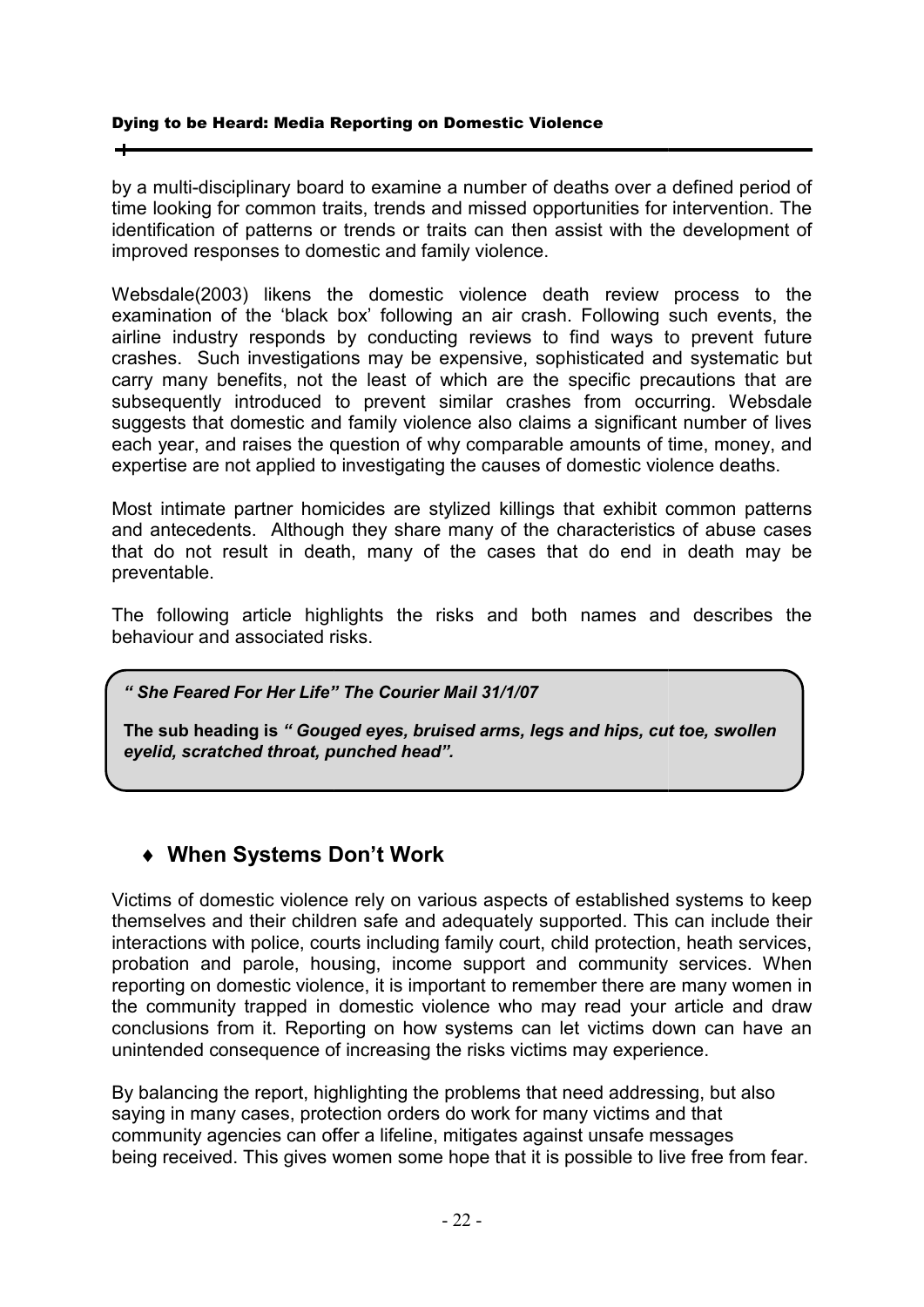The importance of the media's role in highlighting and pushing for effective change cannot be underestimated. Whilst individuals and workers in the community sector The importance of the media's role in highlighting and pushing for effective change<br>cannot be underestimated. Whilst individuals and workers in the community sector<br>experience those needs first hand and advocate for change gain the attention of the broader community and government.

Although the community understands the dangers of war and terrorism, they may not equate this with what happens in people's lives behind closed d women and children in particular who are living in what can only be described as a warlike situation. When women manage to escape this nightmare, they can then find women and children in particular who are living in what can only be described as a<br>warlike situation. When women manage to escape this nightmare, they can then find<br>themselves caught up in a situation where they are handin warlike situation. When women manage to escape this nightmare, they can then find<br>themselves caught up in a situation where they are handing the children over to the<br>same perpetrator to co-parent. The media can and does pl the public spotlight the effectiveness of service systems, government policies and<br>legislation as well as identified gaps and trends.<br>Some examples of how media have done this include: legislation as well as identified gaps and trends. h the community understands the dangers of war and terrorism, they may not<br>this with what happens in people's lives behind closed doors. There are<br>and children in particular who are living in what can only be described as media is able to<br>ism, they may not<br>doors. There are

| same perpetrator to co-parent. The media can and does play a role in bringing into<br>the public spotlight the effectiveness of service systems, government policies and<br>legislation as well as identified gaps and trends.                                                                 |
|------------------------------------------------------------------------------------------------------------------------------------------------------------------------------------------------------------------------------------------------------------------------------------------------|
| Some examples of how media have done this include:                                                                                                                                                                                                                                             |
| " Murder of a Law" The Courier Mail 7/07<br>An article specifically looking at the defence of provocation and the<br>call to review legislation.                                                                                                                                               |
| Victim's family call for justice" The Gold Coast Sun 4/6/08<br>An article which looks at the sentencing handed down on repeat<br>breaches of a domestic violence order.                                                                                                                        |
| "Betrayed by the System" The Sunday Mail 24/5/09<br>This report highlights a research undertaken by Professor Heather<br>Douglas into breaches of protection orders.                                                                                                                           |
| " Read this if you are game" Gold Coast Weekend Bulletin, 27&28/5/06<br>Report on the Mental Health Systems with specific regard to a woman<br>who was "strangled by her de-facto husband".                                                                                                    |
| Governments today are often responsive to media and 'bad publicity' about existing<br>policies and systems failure.                                                                                                                                                                            |
| <b>Promote Community Supports</b>                                                                                                                                                                                                                                                              |
| Media promoting of domestic violence support and crisis services can have far<br>reaching benefits to the community, giving vital information to not only those who<br>experience abuse but to relatives, friends, neighbours and others who may be<br>currently supporting someone they know. |

# ♦ **Promote Community Supports Community Supports**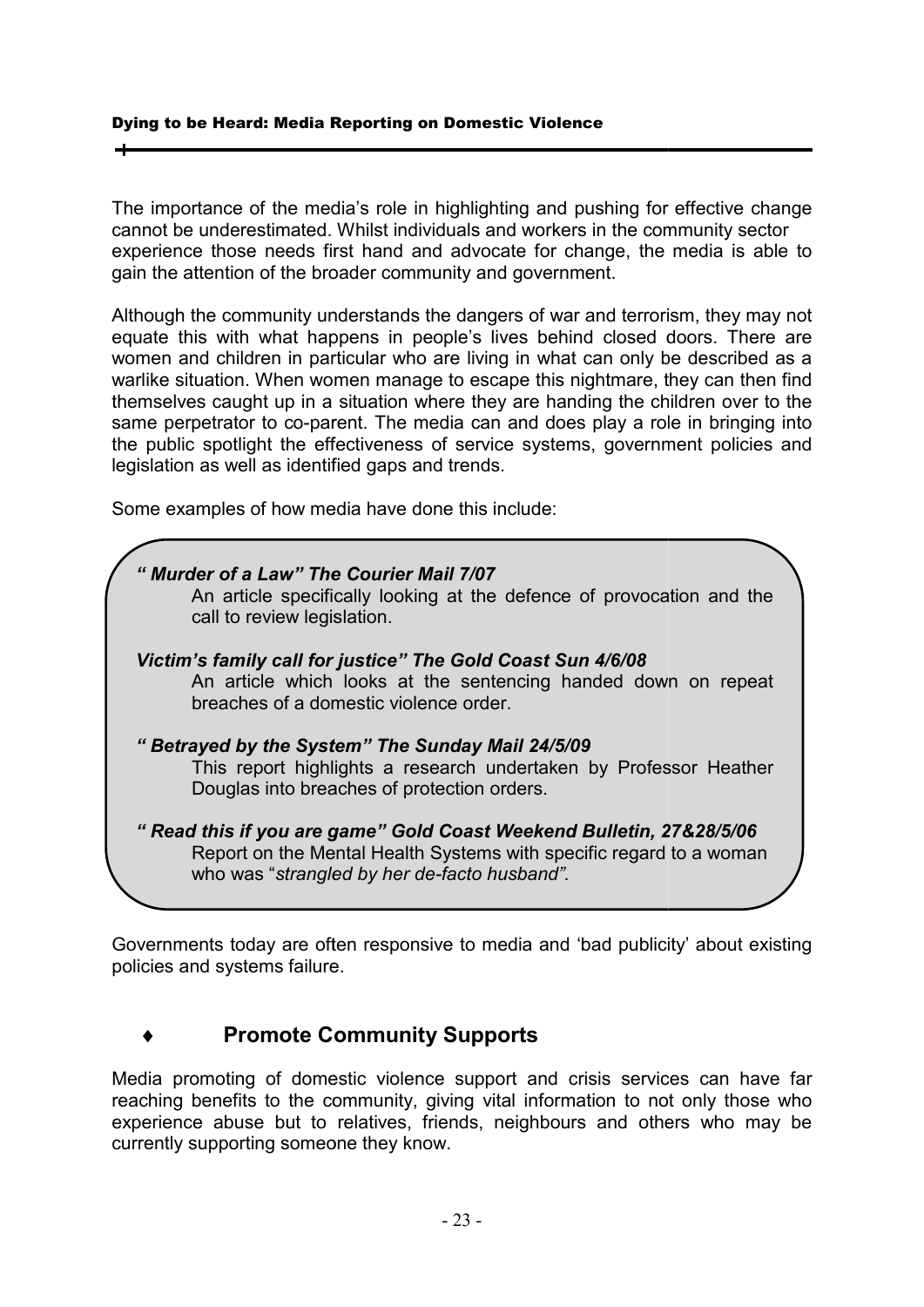"Media reporting on what others in *the community can do to help women in domestic violence can be the community can do to help<br>women in domestic violence can be<br>very effective as many people, whether friends, neighbours or the*  whether friends, neighbours or the<br>local school don't often know how *best to respond".*  **Particular Seperting on Domestic Violence<br>
<b>Particular Point There are a**<br> **Particular Point II** There are a<br> **Particular Point There are a**<br> **Pam Godsell, Women's Legal Service**<br> **Pam Godsell, Women's Legal Service**<br> **Pa** 

**Pam Godsell, Women's Legal Service** 

There are a range of services which can offer assistance including a 24 hr 7 day telephone service, funded women's shelters, counselling and advocacy services, children's counselling, court support for both men and women and behaviour change programs for men who use violence. in offer assistance including a 24 day telephone service, funder men's shelters, counselling are vocacy services, children unselling, court support for bo n and women and behavior unge programs for men who usence.

The funded Queensland state-wide service which provides links to other agencies is Dvconnect whose contact details are:

- Dvconnect whose contact details are:<br>• Women's Line: 24hr crisis response on Ph:1800 811811
- Men's Line: Counselling for men 7 days 7am midnight Ph:1800 600636
- **Sexual Assault Line: Ph: Ph: 1800 010120**

*"Media reporting of domestic violence can raise the issue of domestic violence within the community and this in turn can prompt many victims of abuse to consider their situation and safety and take the first steps in seeking help. It can also prompt perpetrators of violence Mensline for help with their behaviour. help behaviour. The promotion of community services within media stories is important to facilitate this." within media stories is important this."* eporting of domestic violence can raise the issue of domestic<br>within the community and this in turn can prompt many victims<br>to consider their situation and safety and take the first steps in<br>help. It can also prompt perpet

**Diane Mangan, CEO DV Connect** 

# ♦ **Reporting Guidelines**

The International Federation of Journalists has developed guidelines for reporting on violence against women.

Key points in the document include:

- Accurately identifying violence against women through internationally accepted definitions. International Federation of Journalists has developed<br>nce against women.<br>points in the document include:<br>Accurately identifying violence against womer<br>accepted definitions.<br>Use of non-judgemental language.
- Use of non-judgemental language.
- Avoid labelling those who experience violence.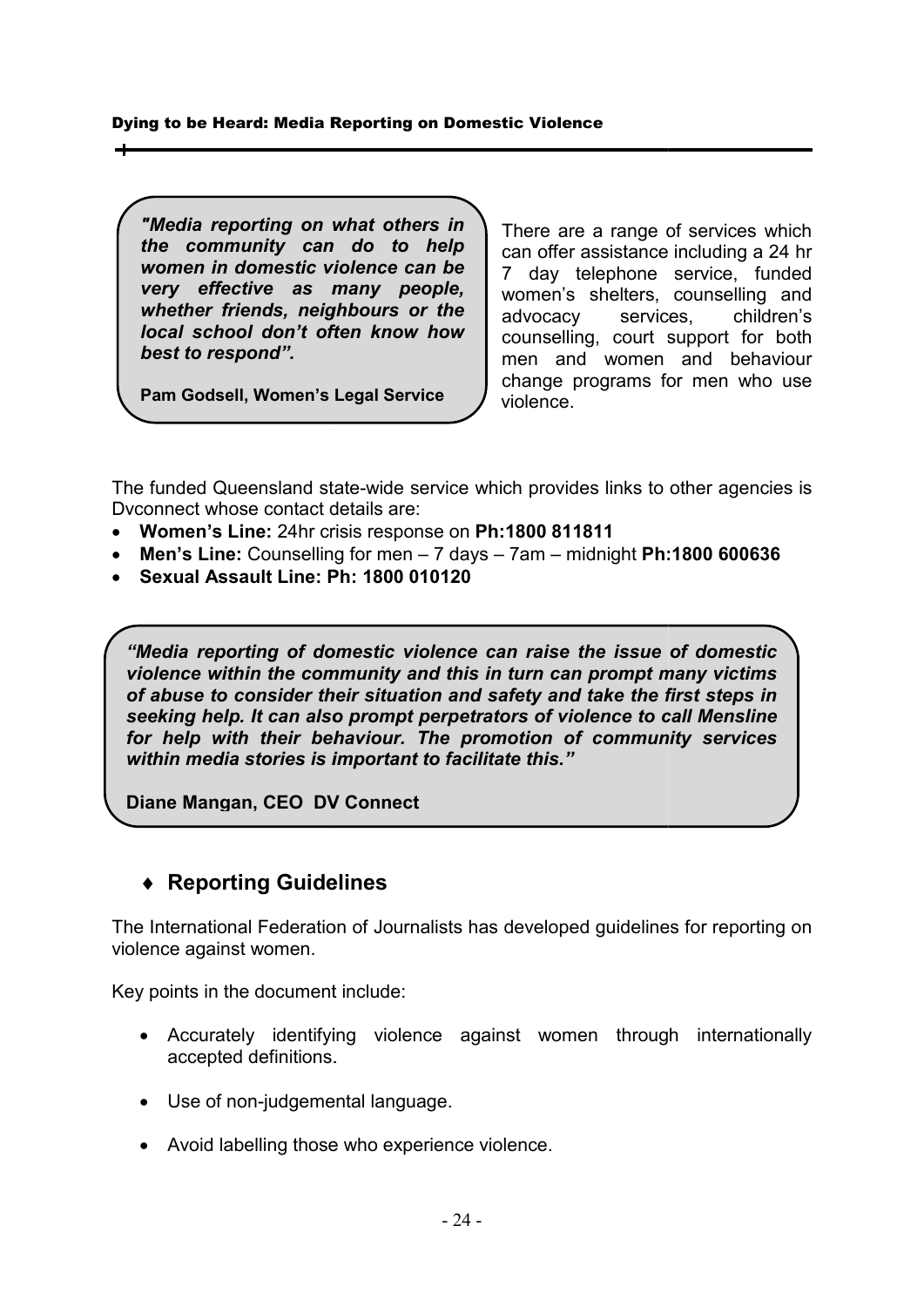- Ensuring media contact meets the need of the survivors.
- Treat survivors with respect.

• Use statistics and social background information. Source: IFJ www.ifj.org

# ♦ **Positive & Pro-Active Active**

There are many examples where various media organisations ha have engaged in bringing domestic violence to the public's attention in a positive and pro-active manner with specialist stories and feature articles. There are many examples where various media organisations have engaged in bringing domestic violence to the public's attention in a positive and pro-active manner with specialist stories and feature articles.<br>We acknowledg

valuable role that the media plays in ensuring that the crimes of domestic violence don't remain hidden behind closed doors. acknowledge the work undertaken by the media to-date and recognise the<br>
uable role that the media plays in ensuring that the crimes of domestic violence<br>
i't remain hidden behind closed doors.<br>
ure opportunities for posit

don't remain hidden behind closed doors.<br>Future opportunities for positive and proactive media promotion include:

- Domestic Violence Prevention Month: annually in May
- ♦ Sexual Violence Awareness Month Violence Awareness Month: annually in October
- May
- $\blacklozenge$  White Ribbon Day: annually 25<sup>th</sup> November
- $\bullet$  16 days of activism against gender violence: 25<sup>th</sup> November to 10<sup>th</sup> December
- $\bullet$  Child Protection Week: annually 1<sup>st</sup> week in September

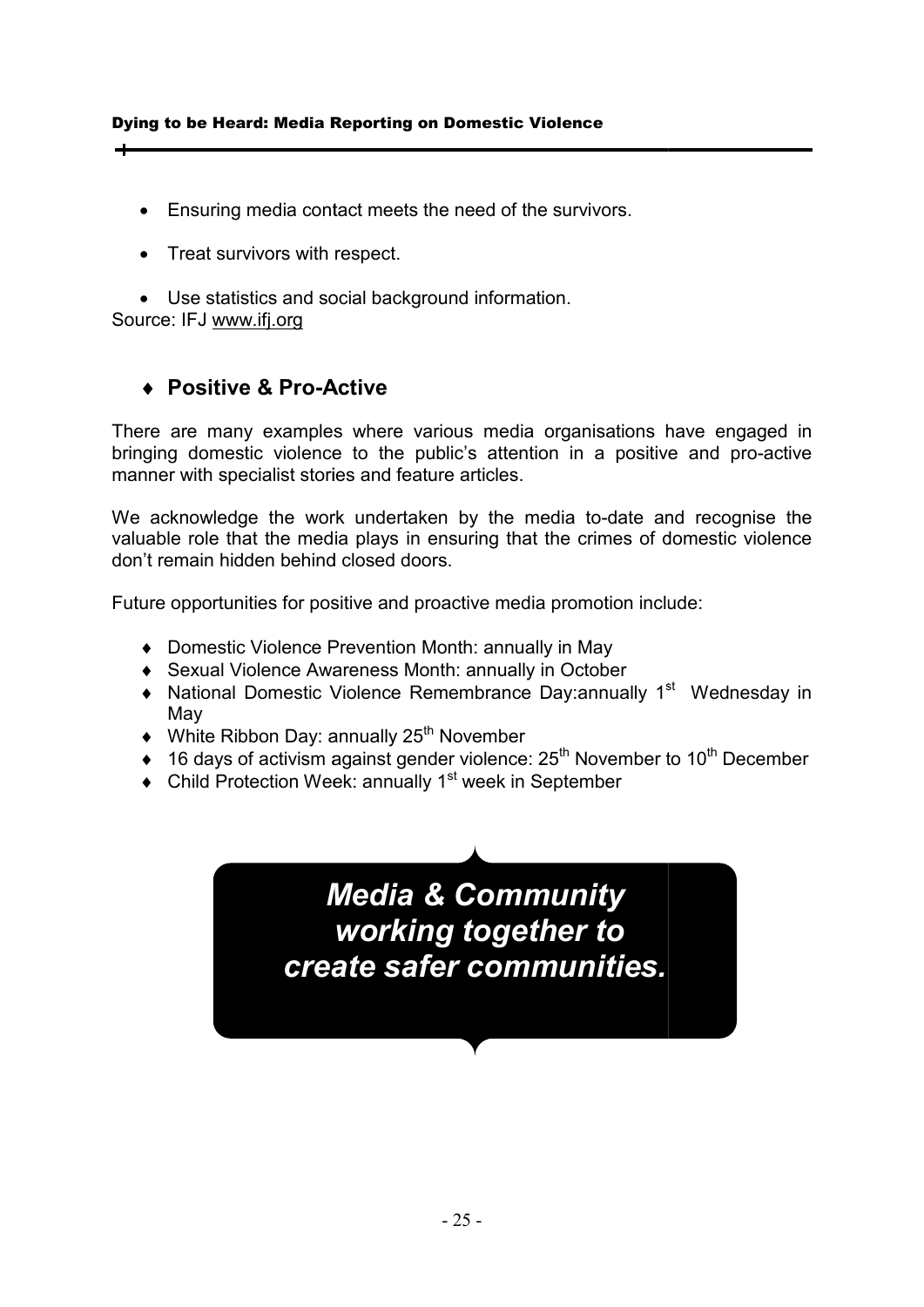# **DOMESTIC VIOLENCE MEDIA CONTACTS VIOLENCE MEDIA**

The following organisations are able to provide expert comment to media.

# **State Wide**

 $\div$ 

# **Women's Legal Service**

Ph: 07) 3392 0670 Email: admin@wlsq.org.au Website: www.wlsq.org.au/

# **Dvconnect**

24 hr Domestic Violence Assistance for Victims 24 hr Domestic Violence Assistance for Victims<br>Mensline - Free counselling and referral service for men Ph: 07) 30088294 Email: mail@dvconnect.org Website: www.dvconnect.org

# **Queensland Centre for Domestic & Family Violence Research Centre Family Violence**

Ph: 07) 49497834 Email: enquiries@noviolence.com.au enquiries@noviolence.com.au Website: www.noviolence.com.au

# **Immigrant Women's Support Se Immigrant Women's Support Service**

Ph: 07) 38463490 Website: www.iwss.org.au

#### $\overline{\phantom{a}}$

# **Regional Contacts**

# • **Gold Coast**

Gold Coast Domestic Violence Prevention Centre Inc. Coast Domestic Ph: 07) 5591422 Email: info@domesticviolence.com.au Website: www.domesticviolence.com.au

# • **North Queensland – Townsville – Mt Isa**

North Queensland Domestic Violence Resource Service Violence Resource Ph: (07) 4721 2888 Email: nqdvrs@nqdvrs.org.au Website: www.nqdvrs.org.au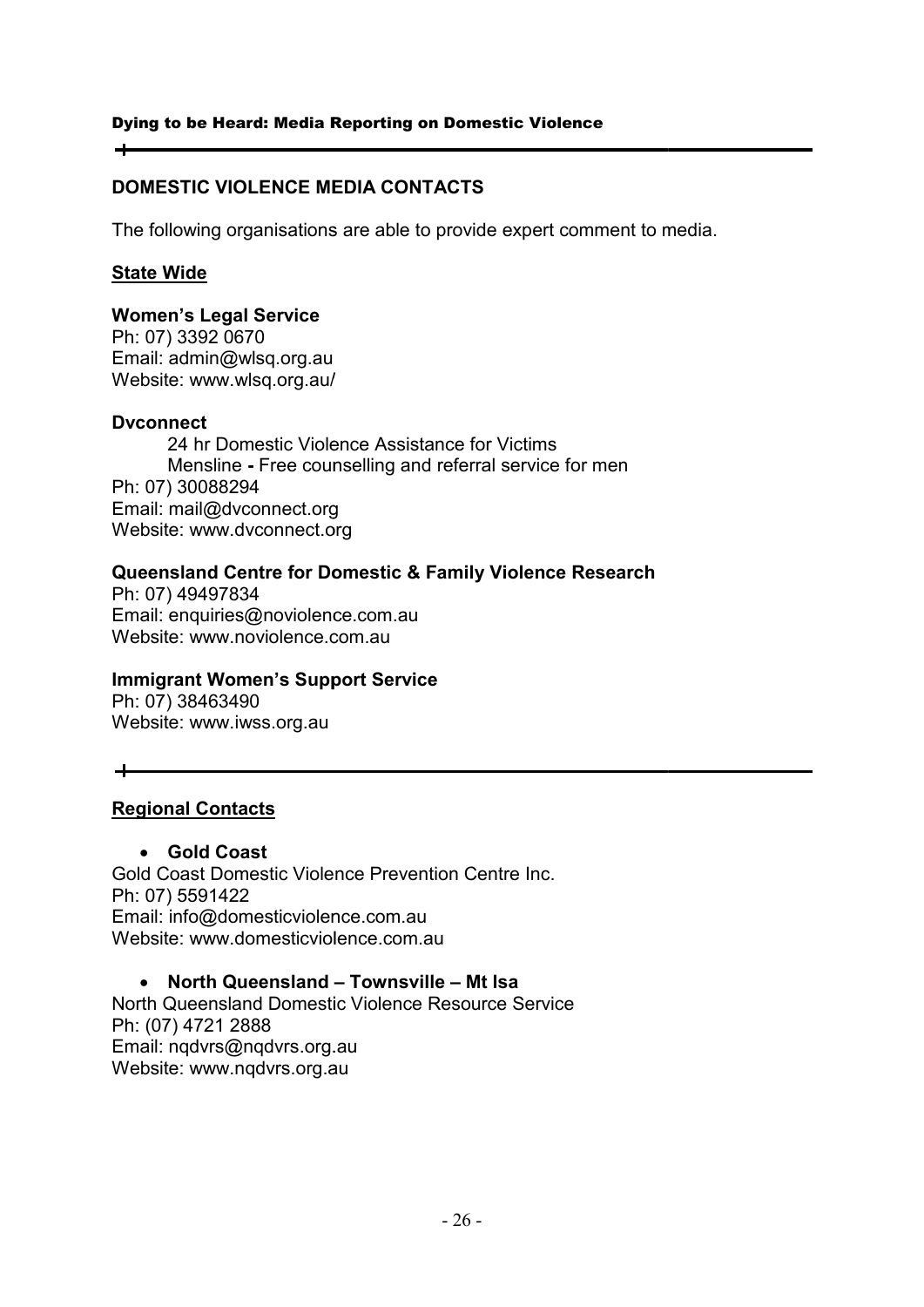# • **Cairns**

 $\overline{\phantom{a}}$ 

Cairns Regional Domestic Violence Service Tel: (07) 4033 6100 Email: manager@DVCAIRNS.ORG Website:www.dvcairns.org

# • **Roma**

Domestic Violence Service (Far South West) Ph: (07) 4622 5230 Email: dvs@romanc.org

#### • **Ipswich**

Ipswich Women's Centre Against Domestic Violence Inc. Ph: (07) 38163000 Email: manager@iwcadv.org.au Website: www.iwcadv.org.au Domestic Violence Service (Far S<br>Ph: (07) 4622 5230<br>Email: dvs@romanc.org<br>• Ipswich<br>Ipswich Women's Centre Against<br>Ph: (07) 38163000<br>Email: manager@iwcadv.org.au<br>Website: www.iwcadv.org.au

# • **Sunshine Coast**

SCOPE Domestic and Family Violence Service Ph: 07) 5430 9300 Email: jdunstan@centacarebrisbane.net.au Website: www.scopedv.org SCOPE Domestic and Family Violence Service<br>
Ph: 07) 5430 9300<br>
Email: jdunstan@centacarebrisbane.net.au<br>
Website: www.scopedv.org<br>
• Caboolture<br>
Caboolture Regional Domestic Violence Service

# • **Caboolture**

Ph: 07) 54989533 Email: infor@crdvs.org.au Website: www.crdvs.org.au

# **Organisations or Individuals able to comment on specific issues**

# **Sexual Violence**

Gold Coast Centre Against Sexual Violence Coast Centre Ph: 07) 5591164 Email: Website: www.stopsexualviolence.com

# **Men & Violence**

Dr Brian Sullivan **Director** TAVAN Institute - *Training Against Violence Abuse & Neglect* Ph 0402 538 158 Website: www.tavan.com.au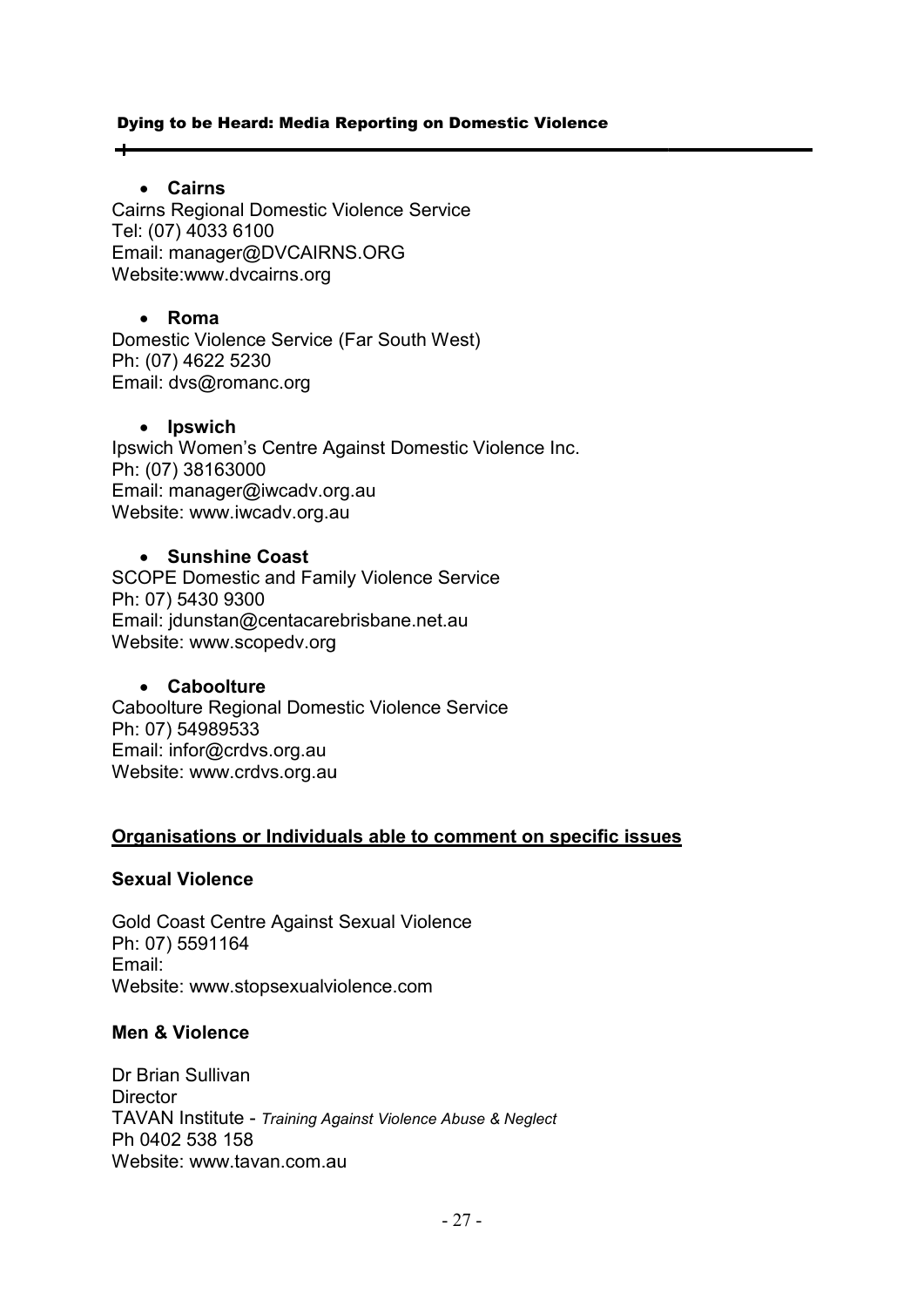# **RESOURCES & USEFUL LINKS USEFUL LINKS**

# **National**

# **WESNET – Women's Services Network**

http://www. wesnet.org.au/ Publications and Information – Events - Policy

# **Australian Domestic & Family Violence Clearinghouse Domestic & Family**

http://www.austdvclearinghouse.unsw.edu.au Information – Research - Best Practice Programs - Policy

# **Australian Centre for the Study of Sexual Assault**

http://www.aifs.gov.au/acssa http://www.aifs.gov.au/acssa/ Information Research

# **Another Closet: Domestic Violence in Gay and Lesbian Relationships Closet: Domestic Violence in Gay and Relationships**

http://ssdv.acon.org.au/information/uniqueaspects.php Information and referral Information and

# **Australian Institute of Criminology stitute**

http://www.aic.gov.au / Research and Statistical Data – Reports - Conference Papers

# **Australian Institute of Family Studies Studies**

http://www.aifs.gov.au/ Research - Information - Journal – Family Matters

# **Australian Federal Police – Missing Persons**

http://www.missingpersons.gov.au/missing http://www.missingpersons.gov.au/missing-persons/profiles.aspx

# **Office for Women Canberra Office for Women Canberra**

http://www.fahcsia.gov.au/sa/women/pubs/violence/np\_time\_for\_action/immediate\_g overnment\_actions/Pages/default.aspx

Report - National Plan to Reduce Violence Against Women and their Children Report- Economic Cost of Violence Against Women and their Children 2009 Policy and Funding Report - National Plan to Re<br>Report- Economic Cost of V<br>Policy and Funding<br>White Ribbon Campaign<br>http://www.whiteribbonday.org.au/

# **White Ribbon Campaign**

Information

# **Family Court of Australia**

http://www.familycourt.gov.au/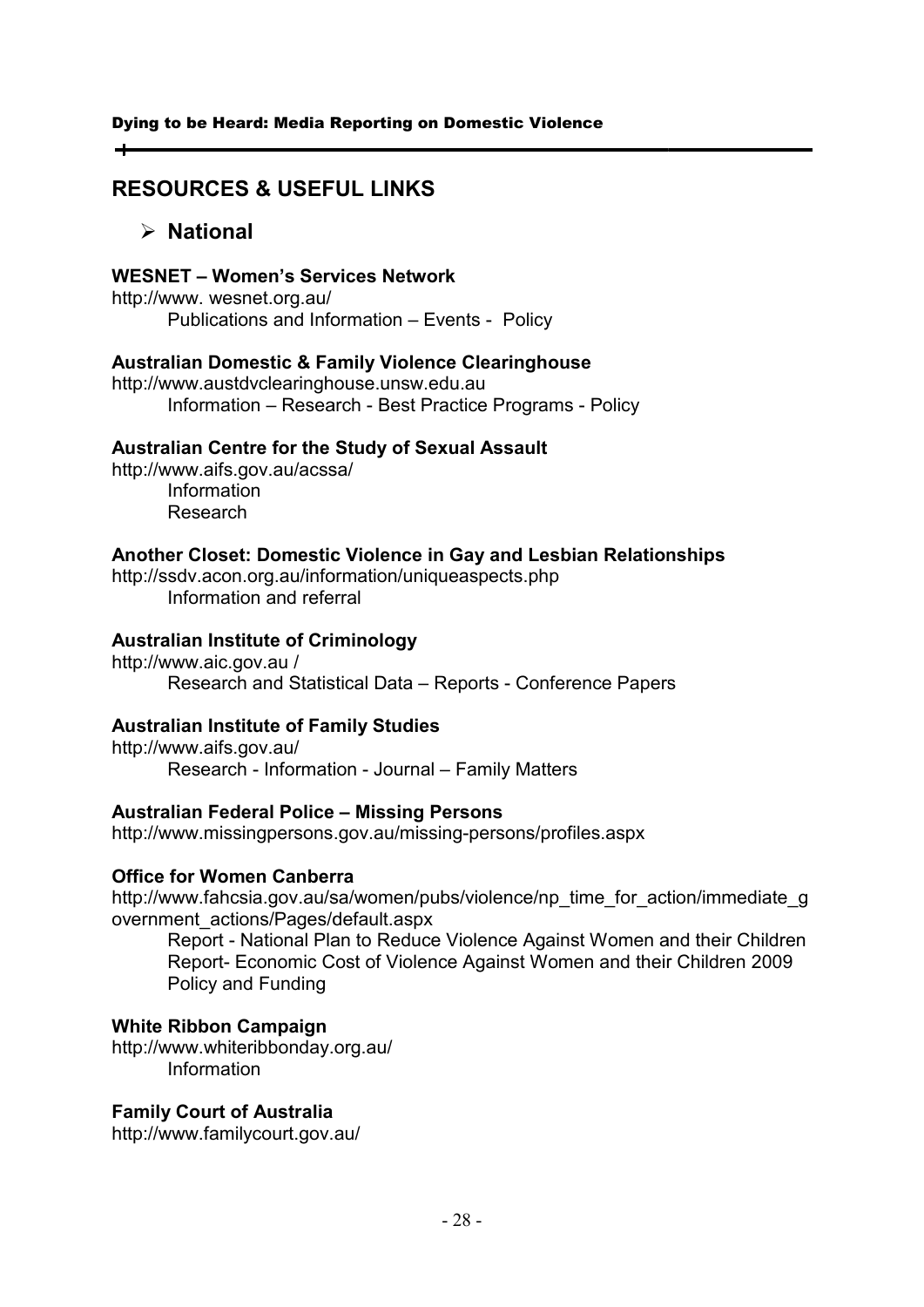# **Queensland**

# **Queensland Centre for Domestic & Family Violence Research Centre Family Violence**

www.noviolence.com.au Statistical information Downloadable Fact Sheets Information on Indigenous Family Violence Research

# **Dvconnect**

www.dvconnect.org 24 hr Domestic Violence Assistance for Victims Ph: 1800 811811

#### **Mensline**

Free counselling and referral service for men Ph: 1800 600636

# **Women's Legal Service**

http://www.wlsq.org.au/

# **Department of Communities**

http://www.communities.qld.gov.au/violenceprevention/ Domestic Violence Information **Legislation**  Programs Funding **Policy** Information Gateway - Information on Protection Orders www.communities.qld.gov.au/department/ig/quarterly/q1/comsup/index.html Free counselling and referral service for men<br>Ph: 1800 600636<br>**n's Legal Service**<br>ww.wisq.org.au/<br>tment of Communities<br>ww.communities.qld.gov.au/violenceprevention/<br>Domestic Violence Information<br>Legislation<br>Programs<br>Fundin

# **Queensland Police Service Service – Statistical Review**

http://www.police.qld.gov.au/services/reportsPublications/statisticalReview/<br>**Elder Abuse Prevention Unit**<br>http://www.eapu.com.au/<br>**Office of the State Coroner** 

# **Elder Abuse Prevention Unit**

http://www.eapu.com.au/

# **Office of the State Coroner**

http://www.courts.qld.gov.au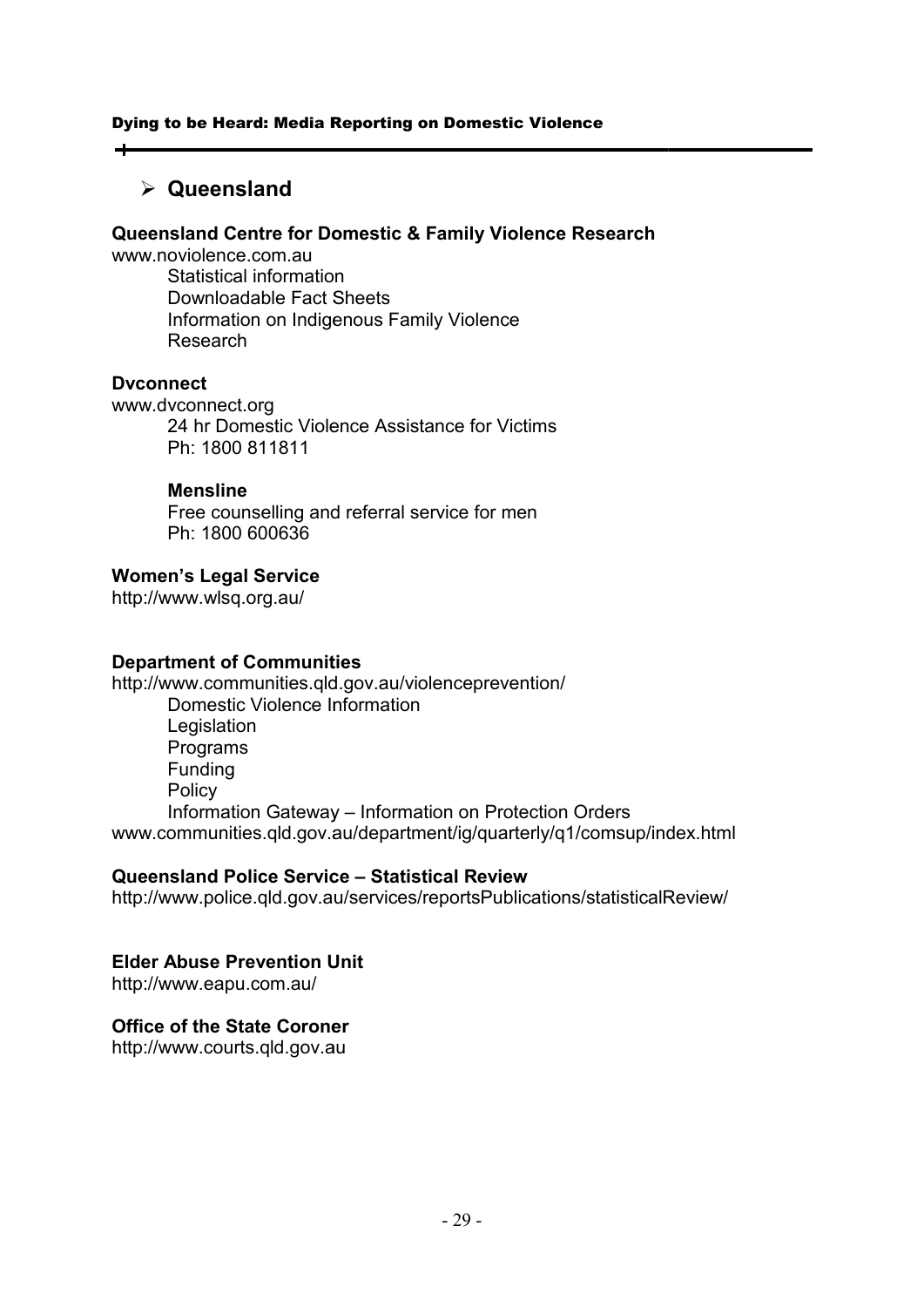# **International Resources**

# **Domestic Abuse Intervention Project - Duluth Minnesota USA**

www.duluth-model.org On Line Resources

**Training** 

# **Centre for Children & Families in the Justice System - London Ontario Canad**

www.lfcc.on.ca **Publications**  Journals Research **Training** 

# **Center for Court Innovation - New York**

www.courtinnovation.org

Information on a variety of innovative court responses

# **Corporate Alliance to End Partner Violence**

www.caepv.org Information on workplace responses to domestic violence Information on workplace

#### **Family Violence Prevention Fund Prevention Fund**

www.endabuse.org Information on all forms of abuse Information on all forms Resources **Publications** 

#### **Family Justice Centre Alliance e Centre**

www.familyjusticecenter.org Information on Family Justice Centres

# **National Domestic Violence Fatality Review Initiative**

Located at Baylor University Texas www.ndvfri.org/index.php?id=37945 Information on domestic violence death reviews Research **Publications** Protocols and tools for Children & Families in the Justice System - London Ontario Canada<br>
Publications<br>
Publications<br>
Dournals<br>
Research<br>
Training<br>
The Court Innovation - New York<br>
Information on a variety of innovative court responses<br>
Info

#### **UK Home Office – Domestic Violence Mini Site**

www.crimereduction.homeoffice.gov.uk/dv/dv01.htm Information Research Publications and Resources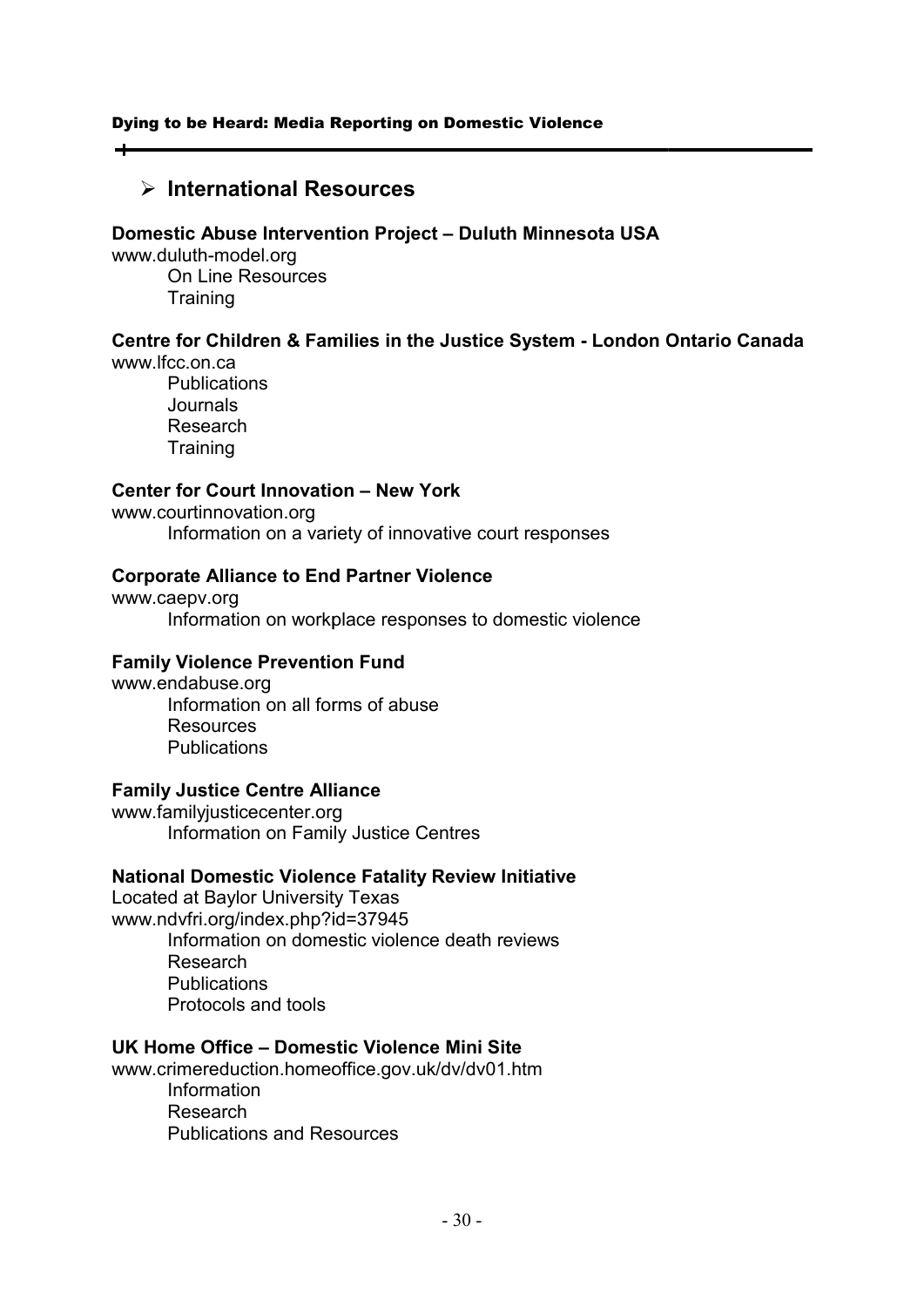# **REFERENCES**

Australian Broadcasting Commission, 2008, "*Changing Men" Four Corners Program,* ABC Television, Sydney.

Access Economics, 2004, *The Cost of Domestic Violence to the Australian Economy: Part One*, Commonwealth of Australia, Canberra.

Access Economics, 2004, *The Cost of Domestic Violence to the Australian Economy: Part Two*, Commonwealth of Australia, Canberra.

Another Closet: 2009, *Information about Same Sex Domestic Violence*, http://ssdv.acon.org.au/information/uniqueaspects.php viewed 5th July 2009

Bennett, S., 2006 *" An Unspeakable Crime"* The Courier Mail, QNP Brisbane.

Berkley Media Studies Group, 2003, *Distracted by Drama: How California Newspapers Portray Intimate Partner Violence,* Issue 13 January 2003.

Chung, D., Colley, D. & Zannettino, L., 2004, Effective Integrated Approaches in the Delivery of Services and Responses to Women Experiencing Domestic Violence, Research and education Unit on Gendered Violence, University of South Australia and Partnerships Against Domestic Violence, Commonwealth of Australia.

Davis, L., 2007, "*She Feared For Her Life",* The Courier Mail, QNP Brisbane.

Douglas, H., 2008,*The Criminal Law's Response to Domestic Violence: What's Going On,*  Sydne*y* Law Review, Vol. 30, No. 3, pp. 439-469, 2008; University of Queensland Research Paper No. 08-16.

Edmistone, L., 2007, *"Murder of a Law"* The Courier Mail, QNP, Brisbane.

Gold Coast Bulletin, 2000, *"'Disordered mind ' led to wife murder"* Gold Coast Bulletin, Southport.

Gold Coast Bulletin, 2000, *" He loved his wife to death"* Gold Coast Bulletin, Southport.

Domestic Violence Prevention Centre, 2009, *Domestic & Family Violence Information Booklet: It Does Happen*, Domestic Violence Prevention Centre Gold Coast: www.domesticviolence.com.au/InformationDownloads.htm Viewed 2<sup>nd</sup> July 2009.

Guilliatt, R., 2007 *Behind These Doors? What's Really Happening,* The Weekend Australian Magazine, New Limited.

Laing, L., 2000, *Children, Young People and Domestic Violence,* Issues Paper 2, Australian Domestic & Family Violence Clearing House, University of NSW.

The National Council to Reduce Violence Against Women and their Children, 2009, *Time for Action: The National Council's Plan for Australia to Reduce Violence against Women and their Children, 2209-2021*, Commonwealth of Australia, Canberra

International Federation of Journalists, *IFJ Guidelines for Reporting on Violence Against Women,* http://www.ifj.org/en downloaded 10/11/2008.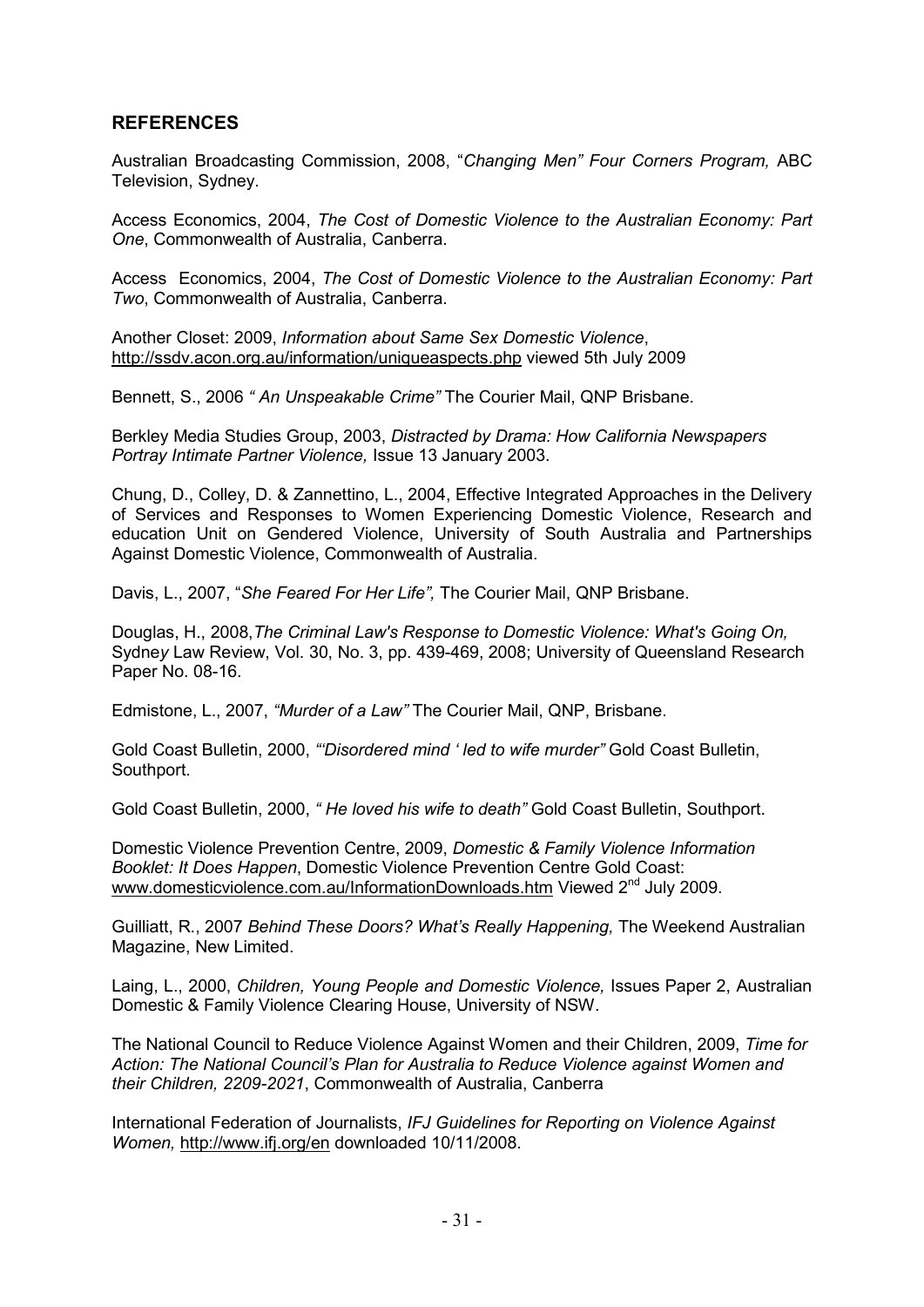Queensland Centre for Domestic & Family Violence Research Centre, 2007, *Aboriginal and Torres Strait Islander Family Violence: Facts and Figures,* CDFVR, Mackay.

Queensland Centre for Domestic & Family Violence Research Centre, 2008, *Data Summaries* http://www.noviolence.com.au/globalsummaries.html viewed 14/6/08

Readfearn, G., 2007, *Power to Control*, Courier Mail, Q.N.P. Brisbane.

Rhode Island Coalition Against Domestic Violence, P*ress Room: Handbook for Journalists,* http://www.ricadv.org/Pressroom/Handbook.php viewed 9th July 2009

Tados, E., 2008, Honour *& Betray: Extract from What the Mother Knew*, Gold Coast Lifestyle Magazine.

Taylor, B 2008 *Dying to Be Heard*, Domestic Violence Death Review Action Group, Brisbane.

The Daily Telegraph, 2008, *Men's attitudes must change: Kevin Rudd*, Daily Telegraph, 18/9/08 http://www.news.com.au/dailytelegraph/story/0,22049,24364502-5001023,00.html, viewed 10/7/09

Townsend, M., 2008 "*Victims' Family Call for Justice*", Gold Coast Bulletin, Southport.

Townsend, M., 2008 "*Weak Laws Let My Dear Children Die,* Gold Coast Bulletin, Southport.

Stigwood, E., 2006 *Brother Tells Court of Murdered Woman's Fears*" Gold Coast Bulletin, Southport.

Starr, K, 2008, *Covering Domestic Violence: A Guide for Journalists and other Media Professionals,* Washington State Coalition Against Domestic Violence, Seattle, USA.

Nelson, G., & Spalding, K., 2009, *Moving Forward: Women's journey after leaving an abusive relationship,* The Benevolent Society, NSW http://www.bensoc.org.au/uploads/documents/Moving-Forward-full-report-June-09.pdf downloaded July 2009

Websdale, N., 2003, *Reviewing Domestic Violence Deaths* NIJ Journal 250, November pp 27-31

Weston, P., 2009, *Betrayed by the System*, The Sunday Mail, QNP, Brisbane.

Worthington, J, 2007*, Stop The Violence*, New Idea: Pacific Magazines, Sydney.